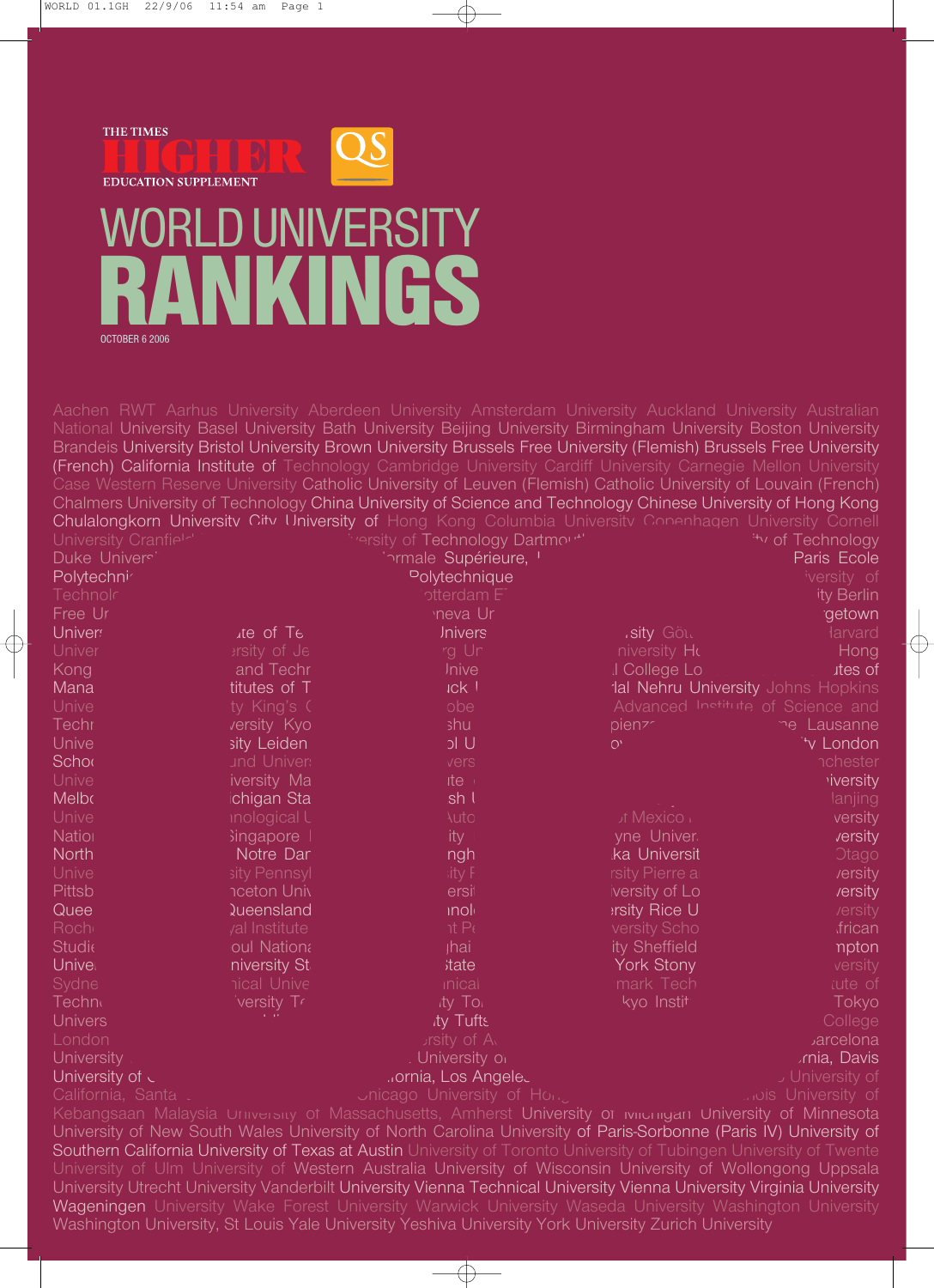## Global vision ensures healthy competition

The elite institutions have mostly held their places, but below them is a host of challengers from around the world. John O'Leary tracks changes in fortunes and refinements in survey methods

his third edition of *The Times*<br>Higher World University Rar<br>shows most of the leading<br>institutions maintaining their<br>positions, but considerable ch<br>further down the main table. Harvard his third edition of *The Times Higher* World University Rankings shows most of the leading institutions maintaining their positions, but considerable change University remains at the top of the tree — albeit with a much-reduced lead at the end of a turbulent year and Imperial College London is the only newcomer in the top ten.

Cambridge University has moved up to second place and Yale University has entered the top five for the first time, but there is a settled look about the leading group. US universities still dominate the top ten, with the UK well represented, but the top 30 includes institutions from China, Australia, France, Singapore, Japan, Canada and Switzerland.

After only two years, inevitably the rankings are still settling down. The methodology continues to be refined — in this edition, for example, with a shift from measuring ten years of citations to five and the prevailing views of universities do alter. As a result, there have been some big shifts this year. Tsing Hua University, which regularly tops China's domestic university league tables, is a prime example, climbing from outside the top 50 to 28th place.

There will be further changes of methodology as new sources of comparison become available. But, for the sake of consistency, the basis of the rankings has remained the same in the current edition. More academics from a wider range of countries have taken part in the peer-review exercise conducted by QS Quacquarelli Symonds, and the company's survey of international employers has been greatly expanded, but the same six measures have been used as in 2005.

Consequently, the calculation of citations

per academic and the ratio of students to academic staff remain the other key indicators, while the proportion of international staff and students is included with a lower weighting. A full explanation of this year's methodology follows on pages 6 and 7.

#### 'The decision to opt for a stable system at this stage has not been for want of discussion'

The decision to opt for a stable system at this stage has not been for want of discussion with academics and university administrators in many parts of the globe. Over one weekend in May, the rankings were being discussed in Berlin, Seoul and Tartu, in Estonia. Other meetings have been held in Australia,

Japan, Greece and Lithuania, to name but a few. The overriding theme of these debates has been the difficulty of sourcing truly international data and agreeing a framework for comparing the world's great universities.

Ranking universities will remain controversial for the foreseeable future. But there is much less argument than there was two years ago about whether the process

should even be attempted. Universities continue to define themselves internationally, both at subject level and as whole institutions. Different rankings have emerged in the past 12 months, and there is broad acceptance that cross-border comparisons are here to stay in higher education.

David Levin, the president of Yale, gave his account of what makes a global university in the magazine *Newsweek* earlier this year. "In response to the same forces that have propelled the world economy, universities have become more selfconsciously global: seeking students from around the world who represent the entire spectrum of cultures and values, sending

their own students abroad to prepare them for global careers, offering courses of study that address the challenges of an interconnected world and collaborative research programmes to advance science for the benefit of all humanity," he wrote.

The World University Rankings will continue to focus on research, teaching and international outlook, attempting to give a picture of current strengths rather than the backward look that is inherent in tallies of Nobel prizes and other accolades from past decades. That requires not only the adoption of proxy measures such as staffing levels, in the absence of international comparisons of teaching standards, but also the sampling of expert opinion. As in previous editions, full-time academics have been asked to identify the leading universities in their own discipline, and their views have been aggregated into a judgment on overall institutions. The results by groups of subjects — the arts and humanities, social sciences, natural sciences, biomedicine and engineering and IT — will appear in *The Times Higher* over the next three weeks.

But the aim is to produce the most **There is broad** expert view of academic strengths rather than an impressionistic verdict on whole universities that may be swayed by outside factors.

> The main ranking, as in previous years, is more diverse than many experts would have predicted. Thirty countries have universities in the top 200 in the world, and

more will be represented in the 500 that will be listed in a book based on the rankings to be published in the next few weeks.

There remain issues about the advantages enjoyed by English-language universities and those institutions with a base in science and medicine, but there will be continuing efforts to level the playing field as far as is practicable.

#### 2 OCTOBER 6 2006 THE TIMES HIGHER

acceptance that crossborder comparisons are now here to stay'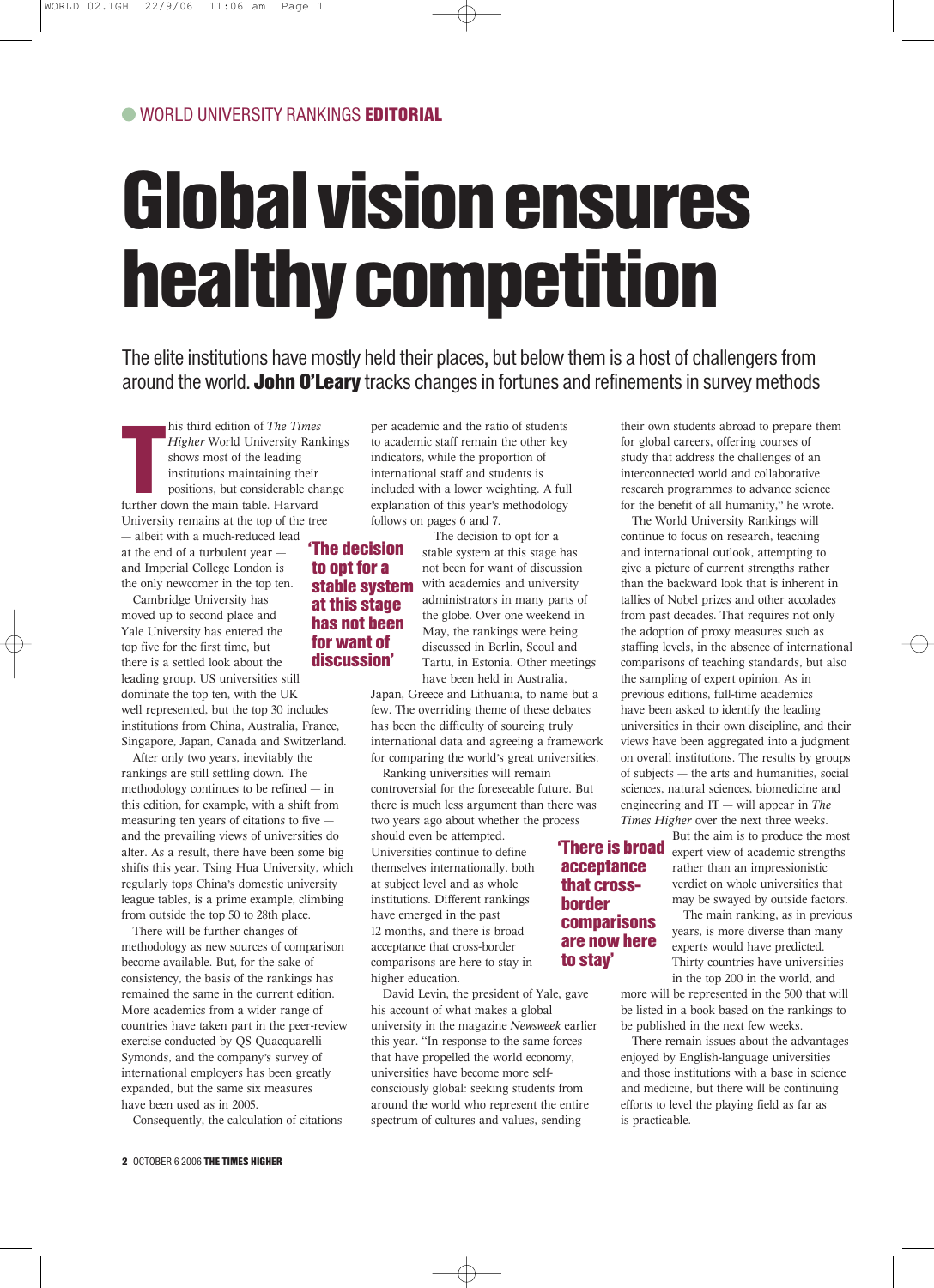### THE WORLD'S TOP 200 UNIVERSITIES

| Source: QS          |                     |                                                                 |                          | <b>RESEARCH SOCIETY</b> |                  | <b>MTTLADON SORRE</b>     |                               |              | Scribed Maria Richard          |                  |
|---------------------|---------------------|-----------------------------------------------------------------|--------------------------|-------------------------|------------------|---------------------------|-------------------------------|--------------|--------------------------------|------------------|
|                     |                     |                                                                 |                          |                         | I Read Road Road |                           | MrT1 Strategy                 | Staten House |                                |                  |
|                     |                     |                                                                 |                          |                         |                  |                           |                               |              |                                |                  |
|                     | 2006 RMW WITH MIN   |                                                                 | Cooling                  |                         |                  |                           |                               |              |                                | oakter Locater . |
|                     |                     |                                                                 |                          |                         |                  |                           |                               |              |                                |                  |
| 1<br>$\overline{2}$ | $\mathbf{1}$<br>3   | <b>Harvard University</b><br>Cambridge University               | <b>US</b><br>UK          | 93<br>100               | 100<br>79        | 15<br>58                  | 25<br>43                      | 56<br>64     | 55<br>17                       | 100.0<br>96.8    |
| 3                   | $\overline{4}$      | <b>Oxford University</b>                                        | <b>UK</b>                | 97                      | 76               | 54                        | 39                            | 61           | 15                             | 92.7             |
| $4=$<br>$4=$        | $\mathbf{2}$        | Massachusetts Institute of Technology                           | <b>US</b><br><b>US</b>   | 81<br>72                | 93<br>81         | 11<br>45                  | 39<br>26                      | 42<br>93     | 54<br>24                       | 89.2             |
| 6                   | $\overline{7}$<br>5 | <b>Yale University</b><br><b>Stanford University</b>            | US                       | 82                      | 85               | 9                         | 34                            | 32           | 55                             | 89.2<br>85.4     |
| $\overline{7}$      | 8                   | California Institute of Technology                              | <b>US</b>                | 53                      | 21               | 24                        | 40                            | 67           | 100                            | 83.8             |
| 8<br>$\mathsf 9$    | 6<br>13             | University of California, Berkeley<br>Imperial College London   | <b>US</b><br><b>UK</b>   | 92<br>65                | 75<br>44         | 6<br>55                   | 13<br>56                      | 22<br>88     | 39<br>12                       | 80.4<br>78.6     |
| 10                  | 9                   | Princeton University                                            | US                       | 68                      | 61               | 21                        | 29                            | 53           | 34                             | 74.2             |
| 11                  | 17                  | University of Chicago                                           | <b>US</b>                | 57                      | 67               | 19                        | 30                            | 73           | 17                             | 69.8             |
| 12<br>13            | 20<br>11            | Columbia University<br><b>Duke University</b>                   | <b>US</b><br><b>US</b>   | 57<br>39                | 64<br>78         | $\hbox{9}$<br>11          | 32<br>21                      | 74<br>100    | 17<br>19                       | 69.0<br>68.3     |
| 14                  | 15                  | <b>Beijing University</b>                                       | China                    | 70                      | 55               | 5                         | 11                            | 69           | $\mathbf{2}$                   | 67.9             |
| 15                  | 14                  | <b>Cornell University</b>                                       | <b>US</b>                | 60                      | 74               | 10                        | 25                            | 44           | 26                             | 65.9             |
| 16<br>17            | 23<br>11            | Australian National University<br>London School of Economics    | Australia<br><b>UK</b>   | 72<br>42                | 30<br>85         | 48<br>89                  | 33<br>100                     | 38<br>53     | 13<br>$\mathbf{1}$             | 64.8<br>63.9     |
| 18                  | 24                  | Ecole Normale Supérieure, Paris                                 | France                   | 46                      | 30               | 22                        | 28                            | 69           | 37                             | 63.3             |
| $19 =$              | 22                  | National University of Singapore                                | Singapore                | 70                      | 44               | 82                        | 47                            | 22           | 8                              | 63.1             |
| $19 =$<br>21        | 16<br>24            | <b>Tokyo University</b><br><b>McGill University</b>             | Japan<br>Canada          | 72<br>57                | 29<br>61         | 8<br>31                   | 10<br>33                      | 35<br>52     | 27<br>10                       | 63.1<br>62.3     |
| 22                  | 19                  | Melbourne University                                            | Australia                | 72                      | 44               | 51                        | 36                            | 25           | 7                              | 61.6             |
| 23                  | 27                  | Johns Hopkins University                                        | <b>US</b>                | 49                      | 37               | 15                        | 20                            | 65           | 29                             | 61.3             |
| 24<br>25            | 21<br>28            | ETH Zurich<br>University College London                         | Switzerland<br><b>UK</b> | 51<br>46                | 25<br>28         | 84<br>39                  | 45<br>47                      | 44<br>70     | 23<br>12                       | 59.7<br>58.7     |
| 26                  | 32                  | Pennsylvania University                                         | <b>US</b>                | 45                      | 64               | 17                        | 26                            | 52           | 22                             | 57.8             |
| 27                  | 29                  | University of Toronto                                           | Canada                   | 63                      | 51               | 37                        | 17                            | 15           | 25                             | 57.7             |
| 28<br>$29=$         | 62<br>31            | Tsing Hua University<br><b>Kyoto University</b>                 | China<br>Japan           | 45<br>61                | 34<br>20         | 22<br>15                  | $\mathsf 9$<br>$\overline{7}$ | 84<br>44     | $\overline{1}$<br>18           | 56.1<br>56.0     |
| $29=$               | 36                  | University of Michigan                                          | <b>US</b>                | 50                      | 61               | 15                        | 19                            | 46           | 15                             | 56.0             |
| 31                  | 37                  | University of California, Los Angeles                           | <b>US</b>                | 58                      | 42               | $\overline{2}$            | 12                            | 34           | 25                             | 55.9             |
| 32<br>$33=$         | 26<br>30            | University of Texas at Austin<br><b>Edinburgh University</b>    | US<br><b>UK</b>          | 44<br>54                | 56<br>42         | 24<br>28                  | 14<br>29                      | 19<br>42     | 53<br>11                       | 55.0<br>54.8     |
| $33=$               | 41                  | University of Hong Kong                                         | Hong Kong                | 48                      | 40               | 84                        | 27                            | 46           | 6                              | 54.8             |
| $35=$               | 44                  | Carnegie Mellon University                                      | <b>US</b>                | 44                      | 64               | 28                        | 40                            | 48           | 11                             | 54.6             |
| $35=$<br>37         | 38<br>10            | <b>Sydney University</b><br>Ecole Polytechnique                 | Australia<br>France      | 65<br>37                | 26<br>40         | 56<br>18                  | 31<br>40                      | 23<br>64     | 8<br>17                        | 54.6<br>53.0     |
| 38                  | 33                  | Monash University                                               | Australia                | 57                      | 40               | 61                        | 51                            | 21           | 5                              | 52.6             |
| 39                  | 88                  | Geneva University                                               | Switzerland              | 26                      | 13               | 69                        | 58                            | 81           | $\overline{7}$                 | 49.9             |
| 40<br>41            | 35<br>40            | Manchester University<br>University of New South Wales          | <b>UK</b><br>Australia   | 44<br>56                | 50<br>36         | 42<br>23                  | 29<br>37                      | 38<br>20     | 6<br>$\overline{7}$            | 49.0<br>48.2     |
| 42                  | 46                  | Northwestern University                                         | <b>US</b>                | 32                      | 71               | 12                        | 20                            | 44           | 19                             | 47.9             |
| 43                  | 56                  | <b>New York University</b>                                      | <b>US</b>                | 39                      | 51               | 8                         | 16                            | 55           | 6                              | 47.6             |
| 44<br>45            | 42<br>47            | University of California, San Diego<br>Queensland University    | <b>US</b><br>Australia   | 46<br>52                | 16<br>26         | 3<br>51                   | 9<br>31                       | 26<br>18     | 42<br>12                       | 47.5<br>47.2     |
| $46=$               | 52                  | <b>Auckland University</b>                                      | New Zealand              | 51                      | 17               | 44                        | 21                            | 38           | $\overline{c}$                 | 46.8             |
| $46=$               | 73                  | King's College London                                           | UK.                      | 42                      | 28               | 42                        | 30                            | 44           | 7                              | 46.8             |
| $48 =$<br>$48 =$    | 73<br>58            | Rochester University<br>Washington University, St Louis         | <b>US</b><br><b>US</b>   | 21<br>25                | 26<br>32         | 8<br>5                    | 23<br>18                      | 91<br>73     | 12<br>22                       | 46.7<br>46.7     |
| $50 =$              | 38                  | University of British Columbia                                  | Canada                   | 51                      | 38               | 23                        | 15                            | 19           | 16                             | 46.4             |
| $50 =$              | 51                  | Chinese University of Hong Kong                                 | Hong Kong                | 39                      | 38               | 62                        | 24                            | 41           | $\overline{7}$                 | 46.4             |
| 52<br>53            | 69<br>114           | Sciences Po<br>Vanderbilt University                            | France<br><b>US</b>      | 21<br>22                | 29<br>37         | 22<br>$\sqrt{2}$          | 53<br>14                      | 86<br>81     | $\overline{\phantom{a}}$<br>14 | 45.6<br>45.3     |
| $54 =$              | 71                  | <b>Brown University</b>                                         | <b>US</b>                | 32                      | 32               | 34                        | 20                            | 50           | 18                             | 45.0             |
| $54=$               | 66                  | Copenhagen University                                           | Denmark                  | 44                      | 21               | 12                        | 13                            | 51           | 5                              | 45.0             |
| 56<br>57            | 141                 | <b>Emory University</b>                                         | <b>US</b><br>India       | 19                      | 38<br>34         | 1                         | 14                            | 84           | 15                             | 44.9<br>44.5     |
| $58 =$              | 50<br>45            | Indian Institutes of Technology<br><b>Heidelberg University</b> | Germany                  | 45<br>43                | 28               | $\mathsf{O}\xspace$<br>17 | $\mathbf{1}$<br>28            | 27<br>36     | 24<br>11                       | 44.3             |
| $58=$               | 43                  | Hong Kong University Sci & Technol                              | Hong Kong                | 40                      | 41               | 74                        | 21                            | 17           | 16                             | 44.3             |
| 60                  | 109                 | Case Western Reserve University                                 | <b>US</b>                | 19                      | 34               | 3                         | 24                            | 77           | 19                             | 44.2             |
| $61 =$<br>$61 =$    | 117<br>48           | Dartmouth College<br>Nanyang Technological University           | <b>US</b><br>Singapore   | 22<br>40                | 56<br>37         | 13<br>77                  | 17<br>56                      | 59<br>21     | 16<br>3                        | 43.7<br>43.7     |
| 63                  | 93                  | Seoul National University                                       | South Korea              | 43                      | 13               | $\mathbf{2}$              | $\overline{7}$                | 57           | $\overline{4}$                 | 43.6             |
| $64 =$              | 49                  | <b>Bristol University</b>                                       | UK                       | 36                      | 44               | 37                        | 26                            | 34           | 10                             | 43.2             |
| $64 =$<br>66        | 34<br>54            | Ecole Polytech Fédérale de Lausanne<br><b>Boston University</b> | Switzerland<br><b>US</b> | 28<br>35                | 13<br>38         | 70<br>$\mathsf 9$         | 66<br>21                      | 47<br>47     | 11<br>10                       | 43.2<br>42.9     |
| 67                  | 70                  | Eindhoven University of Technology                              | Netherlands              | 19                      | 18               | 21                        | 11                            | 92           | 3                              | 42.1             |
|                     |                     |                                                                 |                          |                         |                  |                           |                               |              |                                |                  |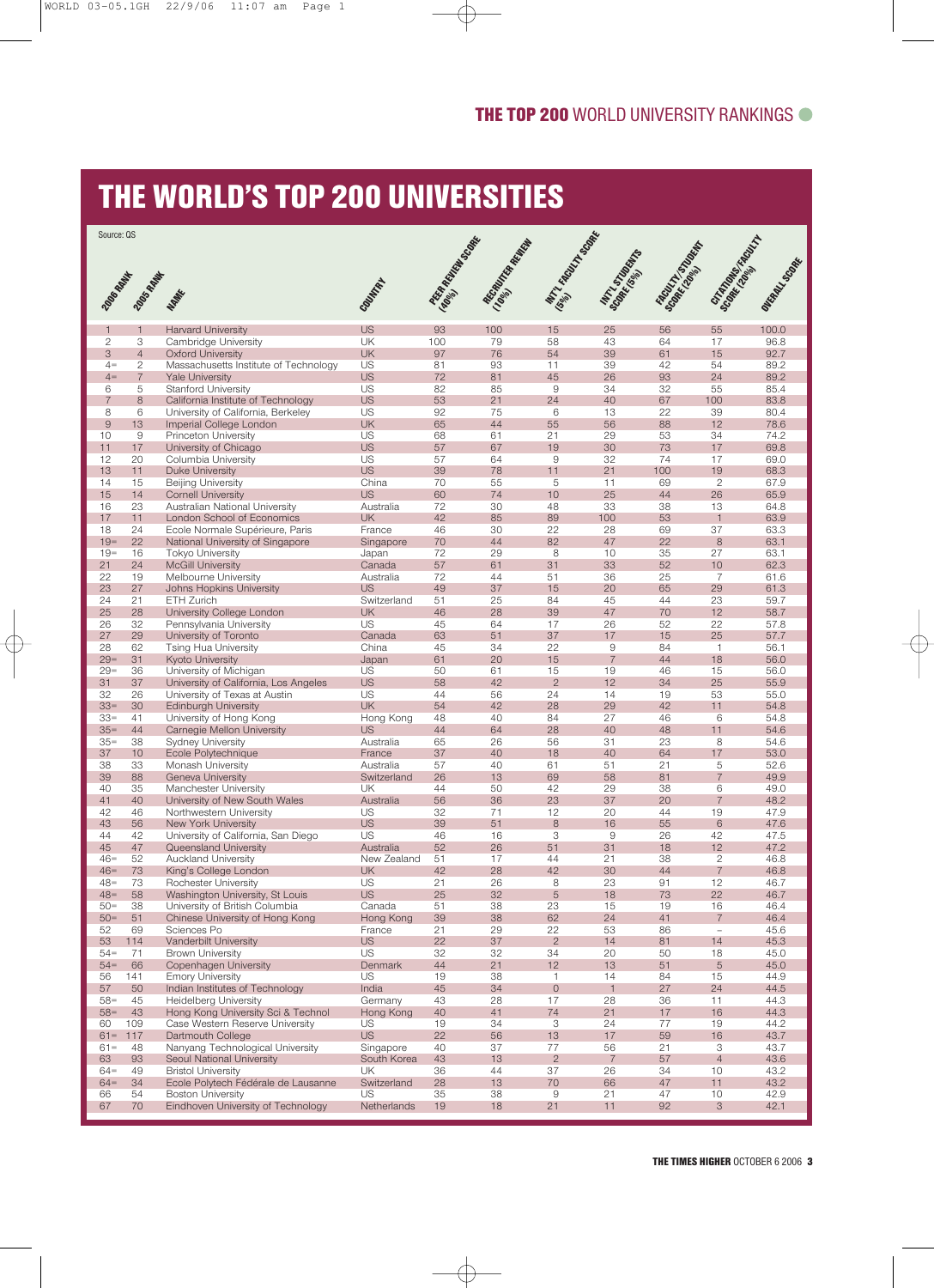### THE WORLD'S TOP 200 UNIVERSITIES

| Source: QS            |            |                                                                    |                          |                        |                                |                      |                      |                        |                                 |                  |
|-----------------------|------------|--------------------------------------------------------------------|--------------------------|------------------------|--------------------------------|----------------------|----------------------|------------------------|---------------------------------|------------------|
|                       |            |                                                                    |                          | <b>RESEARCH MONTES</b> | <b>Manufacture River River</b> | MATICAL ASSASS       | <b>MTTTO STATES</b>  | State 1, 15 days after | <b>Grandom</b><br>Social Reader | Oltrapic Scrapet |
| 2006 RMW              | 2005 APM   |                                                                    | COUNTY                   |                        |                                |                      |                      |                        |                                 |                  |
|                       |            | MARK                                                               |                          |                        |                                |                      |                      |                        |                                 |                  |
| 68<br>69              | 84<br>58   | Indian Institutes of Management<br>Amsterdam University            | India<br>Netherlands     | 31<br>42               | 46<br>20                       | $\overline{0}$<br>30 | 10<br>10             | 60<br>28               | $\mathbf{2}$<br>15              | 41.6<br>41.3     |
| $70 =$                | 103        | School of Oriental and African Studies                             | <b>UK</b>                | 23                     | $\overline{9}$                 | 48                   | 74                   | 64                     | $\mathbf{0}$                    | 40.4             |
| $70 =$                | 105        | Osaka University                                                   | Japan                    | 39                     | 0                              | $\overline{4}$       | 9                    | 45                     | 17                              | 40.4             |
| 72                    | 92         | Ecole Normale Supérieure, Lyon                                     | France                   | 21                     | 18                             | 15                   | 19                   | 50                     | 34                              | 40.1             |
| 73                    | 77         | Warwick University                                                 | UK                       | 39                     | 40                             | 38                   | 41                   | 22                     | $\overline{4}$                  | 40.0             |
| 74<br>75              | 95<br>127  | National Autonomous Univ of Mexico                                 | Mexico<br>Switzerland    | 29<br>21               | 36<br>0                        | 3<br>76              | $\overline{1}$<br>28 | 65<br>63               | $\circ$<br>10                   | 39.8<br>39.7     |
| 76                    | 88         | <b>Basel University</b><br>Catholic University of Louvain (French) | Belgium                  | 37                     | 25                             | 29                   | 25                   | 29                     | 11                              | 39.4             |
| 77                    | 58         | University of Illinois                                             | US                       | 39                     | 31                             | 10                   | 16                   | 32                     | 9                               | 39.3             |
| 78                    | 111        | <b>Trinity College Dublin</b>                                      | Ireland                  | 37                     | 34                             | 58                   | 29                   | 17                     | $\mathsf{9}$                    | 39.1             |
| $79 =$                | 186        | Otago University                                                   | New Zealand              | 26                     | 17                             | 94                   | 20                   | 45                     | 3                               | 38.5             |
| $79 =$                | 73         | University of Wisconsin                                            | <b>US</b>                | 39                     | 11                             | $\circ$              | 14                   | 35                     | 16                              | 38.5             |
| 81                    | 101        | Glasgow University                                                 | UK                       | 35                     | 33                             | 17                   | 16                   | 35                     | $\mathsf 9$                     | 38.4             |
| $82 =$<br>$82 =$      | 67<br>105  | Macquarie University<br><b>Technical University Munich</b>         | Australia<br>Germany     | 32<br>30               | 40<br>26                       | 100<br>22            | 51<br>30             | 10<br>42               | 5<br>10                         | 38.3<br>38.3     |
| 84                    | 88         | <b>Washington University</b>                                       | <b>US</b>                | 31                     | 23                             | 13                   | 10                   | 38                     | 20                              | 38.2             |
| 85                    | 97         | Nottingham University                                              | UK                       | 34                     | 37                             | 34                   | 29                   | 28                     | 6                               | 38.1             |
| 86                    | 53         | Delft University of Technology                                     | Netherlands              | 34                     | 13                             | 52                   | 18                   | 37                     | $\overline{7}$                  | 38.0             |
| 87                    | 65         | Vienna University                                                  | Austria                  | 43                     | 22                             | 23                   | 26                   | 10                     | 15                              | 37.8             |
| 88                    | 193        | Pittsburgh University                                              | <b>US</b>                | 22                     | 19                             | 20                   | 10                   | 62                     | 11                              | 37.6             |
| 89                    | 133        | Lausanne University                                                | Switzerland<br><b>UK</b> | 20                     | 21                             | 54                   | 33                   | 53                     | $\mathsf 9$<br>$\overline{9}$   | 37.3             |
| $90 =$<br>$90 =$      | 143<br>138 | <b>Birmingham University</b><br>Leiden University                  | Netherlands              | 34<br>33               | 27<br>21                       | 34<br>33             | 29<br>11             | 28<br>20               | 26                              | 37.2<br>37.2     |
| 92                    | 57         | Erasmus University Rotterdam                                       | Netherlands              | 22                     | 49                             | 24                   | 31                   | 11                     | 38                              | 37.1             |
| $93 =$                | 79         | Lomonosov Moscow State University                                  | Russia                   | 42                     | 28                             | $\overline{1}$       | $\overline{7}$       | 30                     | 3                               | 37.0             |
| $93 =$                | 88         | Pierre and Marie Curie University                                  | France                   | 31                     | $\circ$                        | 29                   | 35                   | 49                     | 6                               | 37.0             |
| 95                    | 120        | Utrecht University                                                 | Netherlands              | 37                     | 12                             | 24                   | $\mathsf 9$          | 25                     | 18                              | 36.7             |
| 96                    | 95         | Catholic University of Leuven (Flemish)                            | Belgium                  | 37                     | 35                             | 11                   | 20                   | 18                     | 13                              | 36.6             |
| 97<br>98              | 108<br>55  | Wageningen University                                              | Netherlands<br>Germany   | 16<br>35               | 9<br>23                        | 16<br>19             | 45<br>21             | 61<br>29               | 17<br>$\overline{9}$            | 36.5<br>36.4     |
| $99 =$                | 112        | <b>Munich University</b><br>Queen Mary, University of London       | UK                       | 26                     | 9                              | 44                   | 40                   | 47                     | $\overline{4}$                  | 36.3             |
| $99 =$                | 64         | Pennsylvania State University                                      | <b>US</b>                | 33                     | 43                             | $\overline{7}$       | 8                    | 31                     | 6                               | 36.3             |
| 101                   | 124        | University of Southern California                                  | US                       | 27                     | 28                             | $\overline{7}$       | 28                   | 45                     | 9                               | 36.2             |
| $102 =$               | 159        | Georgetown University                                              | <b>US</b>                | 19                     | 65                             | 6                    | 17                   | 41                     | 11                              | 36.1             |
| $102 =$               | 150        | <b>Rice University</b>                                             | US                       | 20                     | 31                             | 12                   | 23                   | 50                     | 15                              | 36.1             |
| $102 =$               | 143        | <b>Sheffield University</b>                                        | <b>UK</b>                | 31<br>38               | 22                             | 32<br>47             | 28                   | 33<br>14               | 8                               | 36.1<br>35.9     |
| $105 =$<br>$105 =$    | 80<br>112  | University of Adelaide<br><b>Humboldt University Berlin</b>        | Australia<br>Germany     | 32                     | 0<br>15                        | 18                   | 44<br>18             | 43                     | 14<br>5                         | 35.9             |
| $105 =$               | 100        | <b>Sussex University</b>                                           | UK                       | 27                     | 18                             | 42                   | 27                   | 41                     | 6                               | 35.9             |
| 108                   | 114        | National Taiwan University                                         | Taiwan                   | 40                     | $\mathbf{O}$                   | $\overline{1}$       | $\circ$              | 43                     | $\overline{4}$                  | 35.8             |
| $109 = 136$           |            | <b>St Andrews University</b>                                       | UK                       | 26                     | 20                             | 40                   | 53                   | 33                     | 9                               | 35.7             |
| $109 =$               | 85         | <b>Zurich University</b>                                           | Switzerland              | 26                     | $\mathbf{O}$                   | 69                   | 23                   | 41                     | 11                              | 35.7             |
| $111 =$               | 133        | Maryland University                                                | US                       | 27<br>36               | 33<br>$\overline{O}$           | 16<br>17             | 15<br>8              | 35<br>41               | 14<br>$\overline{9}$            | 35.6             |
| $111 =$<br>$111 =$    | 180<br>199 | Uppsala University<br><b>Wake Forest University</b>                | Sweden<br>US             | 10                     | 32                             | 2                    | 6                    | 80                     | 10                              | 35.6<br>35.6     |
| $111 =$               | 80         | University of Western Australia                                    | Australia                | 34                     | 11                             | 61                   | 28                   | 19                     | 13                              | 35.6             |
| 115                   | 217        | University of Twente                                               | Netherlands              | 23                     | 15                             | 29                   | 16                   | 59                     | 3                               | 35.5             |
| $116=$                | 72         | <b>Fudan University</b>                                            | China                    | 39                     | 47                             | 11                   | $\mathbf{8}$         | 18                     | $\sqrt{2}$                      | 35.4             |
| $116=$                | 62         | Helsinki University                                                | Finland                  | 38                     | 20                             | 7                    | 5                    | 16                     | 20                              | 35.4             |
| 118                   | 99         | Tokyo Institute of Technology<br>Hebrew University of Jerusalem    | Japan                    | 29                     | 18                             | 3                    | 14                   | 39                     | 16                              | 35.3             |
| 119<br>120            | 77<br>215  | Keio University                                                    | Israel<br>Japan          | 41<br>28               | 0<br>25                        | 14<br>18             | 5<br>$\overline{4}$  | 22<br>48               | 16<br>$\mathbf{2}$              | 35.2<br>35.1     |
| 121                   | 103        | Leeds University                                                   | UK                       | 32                     | 33                             | 28                   | 25                   | 25                     | $\overline{7}$                  | 35.0             |
| 122                   | 180        | <b>Lund University</b>                                             | Sweden                   | 35                     | $\circ$                        | 26                   | $\hbox{9}$           | 36                     | 10                              | 34.8             |
| 123                   | 143        | University of North Carolina                                       | US                       | 23                     | 38                             | $\overline{7}$       | 8                    | 36                     | 19                              | 34.6             |
| $124=$                | 68         | University of Massachusetts Amherst                                | <b>US</b>                | 32                     | 28                             | $\overline{1}$       | 10                   | 20                     | 23                              | 34.5             |
| $124=$                | 109        | York University                                                    | UK                       | 28                     | 22                             | 31                   | 30                   | 33                     | 8                               | 34.5             |
| 126<br>127            | 138<br>61  | Aarhus University<br>Purdue University                             | Denmark<br>US            | 30<br>32               | 15<br>42                       | 38<br>20             | 13<br>15             | 33<br>21               | $\overline{9}$<br>6             | 34.4<br>34.2     |
| $128 = 222$           |            | Kyushu University                                                  | Japan                    | 21                     | 17                             | 8                    | $\mathbf{8}$         | 59                     | $\overline{7}$                  | 34.1             |
| $128 =$               | 129        | Nagoya University                                                  | Japan                    | 29                     | 11                             | $\overline{4}$       | 9                    | 41                     | 13                              | 34.1             |
| $130 = 164$           |            | <b>Tufts University</b>                                            | <b>US</b>                | $17$                   | 31                             | 12                   | 17                   | 42                     | 22                              | 33.9             |
| $130 = 105$           |            | Virginia University                                                | US                       | 20                     | 57                             | 6                    | 11                   | 34                     | 14                              | 33.9             |
| 132                   | 83         | Durham University                                                  | <b>UK</b>                | 25                     | 41                             | 43                   | 25                   | 23                     | 10                              | 33.8             |
| $133=$<br>$133 = 259$ | 149        | University of Alberta<br><b>Brussels Free University (Flemish)</b> | Canada<br>Belgium        | 32<br>16               | 11<br>15                       | 40<br>21             | 21<br>$17\,$         | 17<br>$72\,$           | 18<br>$\equiv$                  | 33.6<br>33.6     |
|                       |            |                                                                    |                          |                        |                                |                      |                      |                        |                                 |                  |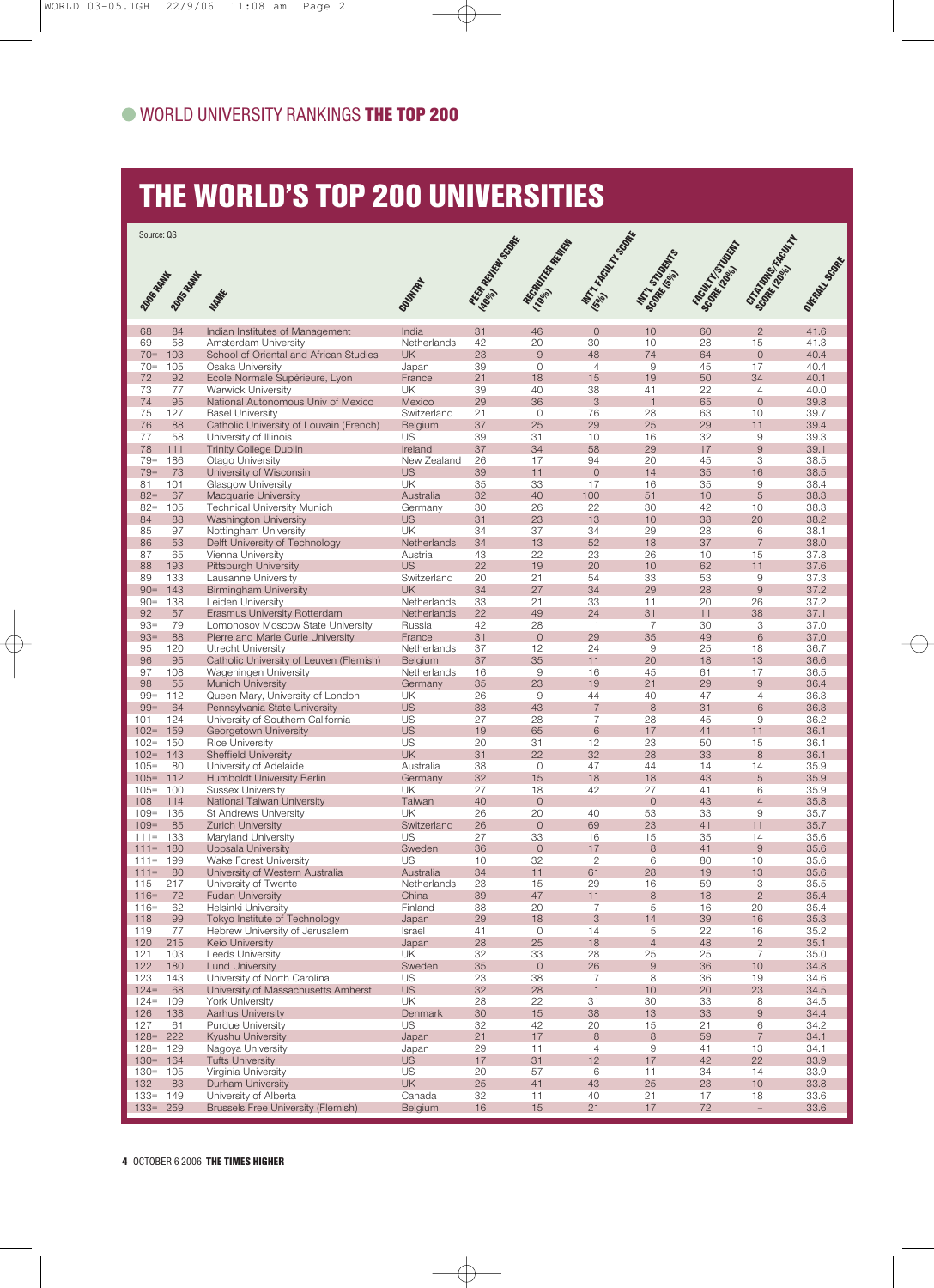### THE WORLD'S TOP 200 UNIVERSITIES

| Source: QS            |            |                                                                           |                          |                             |                        |                      |                      |                          |                                |                       |
|-----------------------|------------|---------------------------------------------------------------------------|--------------------------|-----------------------------|------------------------|----------------------|----------------------|--------------------------|--------------------------------|-----------------------|
|                       |            |                                                                           |                          |                             |                        |                      |                      |                          |                                |                       |
|                       | 2008年1月1日  | MANAR                                                                     | Country                  | <b>PECAR REPAIR SOCIETY</b> | Marian Richard Rich    | <b>MTITLE ROOM</b>   | Mr. organización     | <b>FROM THE ORIGINAL</b> | Scriptor des Royal             | <b>Outeral Lister</b> |
|                       |            |                                                                           |                          |                             |                        |                      |                      |                          |                                |                       |
| $133=$<br>$133=$      | 157<br>168 | <b>Hokkaido University</b><br>Newcastle upon Tyne University              | Japan<br><b>UK</b>       | 29<br>25                    | $\circ$<br>24          | 8<br>33              | 6<br>32              | 52<br>36                 | 8<br>$\overline{7}$            | 33.6<br>33.6          |
| 137                   | 177        | Nijmegen University                                                       | Netherlands              | 21                          | $\mathsf{9}$           | 33                   | 10                   | 55                       | $\overline{7}$                 | 33.5                  |
| 138                   | 86         | Vienna Technical University                                               | Austria                  | 29                          | 17                     | 27                   | 34                   | 36                       | 3                              | 33.3                  |
| 139<br>140            | 119<br>234 | <b>Liverpool University</b>                                               | <b>UK</b><br><b>UK</b>   | 26<br>14                    | 26<br>26               | 32<br>31             | 21<br>62             | 32<br>52                 | 8<br>$\overline{2}$            | 33.2<br>33.0          |
| $141 =$               | 159        | <b>Cranfield University</b><br>University of California, Santa Barbara    | <b>US</b>                | 31                          | 11                     | $\overline{7}$       | 8                    | 22                       | 24                             | 32.9                  |
| $141 =$               | 228        | Cardiff University                                                        | UK                       | 29                          | 13                     | 27                   | 23                   | 36                       | $\overline{4}$                 | 32.9                  |
| $141 =$               | 219        | <b>Ghent University</b>                                                   | Belgium                  | 29                          | 9                      | 20                   | 10                   | 43                       | $\overline{4}$                 | 32.9                  |
| $141 =$               | 206        | Southampton University                                                    | <b>UK</b>                | 26                          | 16                     | 38                   | 25                   | 34                       | $\overline{7}$                 | 32.9                  |
| 145<br>146            | 147<br>82  | Georgia Institute of Technology<br><b>RMIT University</b>                 | <b>US</b><br>Australia   | 30<br>34                    | 36<br>26               | $\overline{2}$<br>31 | 27<br>65             | 19<br>9                  | 13<br>$\mathbf{1}$             | 32.8<br>32.5          |
| $147=$                | 166        | <b>Chalmers University of Technology</b>                                  | Sweden                   | 27                          | $\mathsf{9}$           | 17                   | 8                    | 46                       | 5                              | 32.4                  |
| $147=$                | 188        | <b>Tel Aviv University</b>                                                | Israel                   | 35                          | 22                     | 0                    | 3                    | 13                       | 21                             | 32.4                  |
| 148                   | 172        | Free University Berlin                                                    | Germany                  | 37                          | $\overline{0}$         | 27                   | 17                   | 25                       | 6                              | 32.3                  |
| $150 =$<br>$150=$     | 184<br>125 | Korea University<br><b>Texas A&amp;M University</b>                       | South Korea<br><b>US</b> | 25<br>30                    | 8<br>39                | 5<br>12              | 19<br>13             | 55<br>16                 | 1<br>13                        | 32.2<br>32.2          |
| 152                   | 179        | Notre Dame University                                                     | <b>US</b>                | 19                          | 51                     | 17                   | 14                   | 35                       | 9                              | 32.0                  |
| 153                   | 130        | <b>Bath University</b>                                                    | <b>UK</b>                | 21                          | 36                     | 34                   | 35                   | 32                       | 5                              | 31.8                  |
| 154                   | 178        | City University of Hong Kong                                              | Hong Kong                | 28                          | 11                     | 75                   | 14                   | 25                       | 5                              | 31.7                  |
| 155<br>$156=$         | 184<br>101 | <b>McMaster University</b><br>Curtin University of Technology             | Canada<br>Australia      | 29<br>28                    | 24<br>18               | $\overline{9}$<br>71 | 13<br>70             | 18<br>12                 | 19<br>$\overline{\phantom{a}}$ | 31.6<br>31.5          |
| $156 =$               | 114        | Göttingen University                                                      | Germany                  | 32                          | $\overline{0}$         | 17                   | 17                   | 31                       | 8                              | 31.5                  |
| $158 =$               | 194        | Technion - Israel Inst of Technology                                      | Israel                   | 31                          | 17                     | 6                    | 6                    | 23                       | 16                             | 31.4                  |
| $158 =$               | 240        | University of Ulm                                                         | Germany                  | 12                          | $\overline{0}$         | 22                   | 16                   | 70                       | 9                              | 31.4                  |
| $158 =$               | 202        | Waseda University                                                         | Japan                    | 27                          | 24                     | 11                   | 6                    | 42                       | 1                              | 31.4                  |
| $161 =$<br>$161 =$    | 121<br>131 | Chulalongkorn University<br>University Louis Pasteur Strasbourg           | Thailand<br>France       | 33<br>25                    | 18<br>15               | 9<br>22              | $\overline{1}$<br>34 | 33<br>28                 | $\overline{0}$<br>12           | 31.2<br>31.2          |
| 163                   | 121        | Michigan State University                                                 | <b>US</b>                | 28                          | 39                     | 10                   | 12                   | 21                       | $\overline{9}$                 | 31.1                  |
| 164                   | 219        | Saint Petersburg State University                                         | Russia                   | 26                          | 18                     | $\overline{1}$       | 9                    | 47                       | $\mathbf{1}$                   | 30.7                  |
| $165=$                | 76         | <b>Brussels Free University (French)</b>                                  | Belgium                  | 30                          | 19                     | 15                   | 39                   | 13                       | 12                             | 30.5                  |
| $165=$                | 93         | China University of Sci & Technol                                         | China                    | 36<br>26                    | 14<br>16               | 3<br>6               | 0<br>15              | 24                       | 5<br>14                        | 30.5                  |
| $165=$<br>$168 =$     | 175<br>199 | State Univ of New York, Stony Brook<br>George Washington University       | <b>US</b><br><b>US</b>   | 24                          | 46                     | 3                    | 13                   | 30<br>30                 | 5                              | 30.5<br>30.4          |
| $168 =$               | 136        | <b>Tohoku University</b>                                                  | Japan                    | 26                          | $\circ$                | 8                    | $\overline{7}$       | 31                       | 21                             | 30.4                  |
| $170=$                | 206        | University of California, Davis                                           | <b>US</b>                | 30                          | $\circ$                | $\overline{2}$       | 8                    | 30                       | 17                             | 30.3                  |
| $170=$                | 260        | University of Tubingen                                                    | Germany                  | 21                          | 21                     | 21                   | 19                   | 37                       | $\overline{9}$                 | 30.3                  |
| $172 =$<br>$172 =$    | 172<br>157 | Aachen RWT<br><b>Maastricht University</b>                                | Germany<br>Netherlands   | 23<br>18                    | 37<br>28               | 24<br>34             | 24<br>46             | 28<br>24                 | $\overline{4}$<br>13           | 30.2<br>30.2          |
| $172 =$               | 196        | Royal Institute of Technology                                             | Sweden                   | 24                          | 11                     | 17                   | 12                   | 43                       | $\overline{4}$                 | 30.2                  |
| $172 =$               | 254        | <b>Yeshiva University</b>                                                 | <b>US</b>                | $\overline{7}$              | $\circ$                | $\overline{9}$       | 6                    | 70                       | 20                             | 30.2                  |
| 176                   | 261        | Queen's University                                                        | Canada                   | 21                          | 36                     | 38                   | 8                    | 28                       | 7                              | 30.0                  |
| 177<br>178            | 138<br>228 | <b>Oslo University</b><br>University of Bern                              | Norway<br>Switzerland    | 30<br>17                    | $\overline{0}$<br>9    | 17<br>$\overline{1}$ | $\mathsf{9}$<br>16   | 34<br>54                 | 5<br>9                         | 29.9<br>29.8          |
| 179                   | 169        | Shanghai Jiao Tong University                                             | China                    | 31                          | 37                     | 13                   | 5                    | 19                       | $\mathbf{1}$                   | 29.7                  |
| 180                   | 150        | Nanjing University                                                        | China                    | 35                          | 20                     | 24                   | $\mathbf{2}$         | 16                       | 3                              | 29.6                  |
| $181 = 172$           |            | Kobe University                                                           | Japan                    | 25                          | $17$                   | $\,8\,$              | $\overline{7}$       | 38                       | $\sqrt{5}$                     | 29.4                  |
| $181 = 132$<br>$183=$ | 192        | Université de Montréal<br>Jawaharlal Nehru University                     | Canada<br>India          | 25<br>32                    | 25<br>14               | 48<br>$\overline{2}$ | 11<br>6              | 13<br>27                 | 14<br>$\overline{4}$           | 29.4<br>29.3          |
| $183=$                | 186        | Free University of Amsterdam                                              | Netherlands              | 25                          | 9                      | 19                   | 8                    | 36                       | 8                              | 29.3                  |
| 185                   | 289        | University of Kebangsaan Malaysia                                         | Malaysia                 | 32                          | 22                     | $\hbox{9}$           | $\,$ 6 $\,$          | 25                       | $\mathsf{O}$                   | 29.2                  |
| 186                   | 165        | Innsbruck University                                                      | Austria                  | 23                          | $\circ$                | 30                   | 48                   | 32                       | 6                              | 29.1                  |
| $187 =$<br>$187 =$    | 213<br>142 | <b>Brandeis University</b><br>Frankfurt University                        | <b>US</b><br>Germany     | 19<br>30                    | 23<br>17               | $\overline{7}$<br>22 | 23<br>17             | 34<br>19                 | 13<br>$\overline{7}$           | 29.0<br>29.0          |
| $187 = 150$           |            | University of Minnesota                                                   | <b>US</b>                | 26                          | 20                     | $\,8\,$              | 10                   | 20                       | 16                             | 29.0                  |
| $190 =$               | 240        | University of Barcelona                                                   | Spain                    | 31                          | 16                     | $\mathbf{2}$         | 11                   | 26                       | 4                              | 28.9                  |
| $190 =$               | 248        | <b>Reading University</b>                                                 | <b>UK</b>                | 21                          | 19                     | 32                   | 25                   | 30                       | $\,$ 6 $\,$                    | 28.9                  |
| $192 =$               | 169        | Malaya University                                                         | Malaysia                 | 33                          | 14                     | 10                   | $\overline{7}$       | 24                       | $\mathbf{1}$                   | 28.6                  |
| $192 =$<br>194        | 118<br>154 | Queensland University of Technology<br>Technical University of Denmark    | Australia<br>Denmark     | 33<br>25                    | $\,8\,$<br>$\mathbb O$ | 51<br>19             | 19<br>19             | 13<br>25                 | $\overline{c}$<br>17           | 28.6<br>28.5          |
| 195                   | 267        | Aberdeen University                                                       | <b>UK</b>                | 20                          | $\mathsf{9}$           | 37                   | 25                   | 33                       | $\overline{7}$                 | 28.3                  |
| 196                   | 308        | University of Wollongong                                                  | Australia                | 23                          | 8                      | 69                   | 64                   | 15                       | 3                              | 28.2                  |
| 197                   | 125        | La Sapienza University, Rome                                              | Italy                    | 37                          | 15                     | $\overline{2}$       | 6                    | 11                       | $\sqrt{5}$                     | 28.1                  |
| $198 =$<br>$198 =$    | 254<br>143 | University of California, Irvine<br>Korea Advanced Inst Science & Technol | <b>US</b><br>South Korea | 24<br>24                    | 16<br>11               | $\mathbf{2}$<br>14   | 10<br>6              | 19<br>29                 | 21<br>12                       | 28.0<br>28.0          |
| 200                   | 305        | University of Paris-Sorbonne (Paris IV)                                   | France                   | 32                          | 29                     | 6                    | 29                   | 13                       | $\circ$                        | 27.9                  |
|                       |            | Complied from data by QS and Evidence Ltd                                 |                          |                             |                        |                      |                      |                          |                                |                       |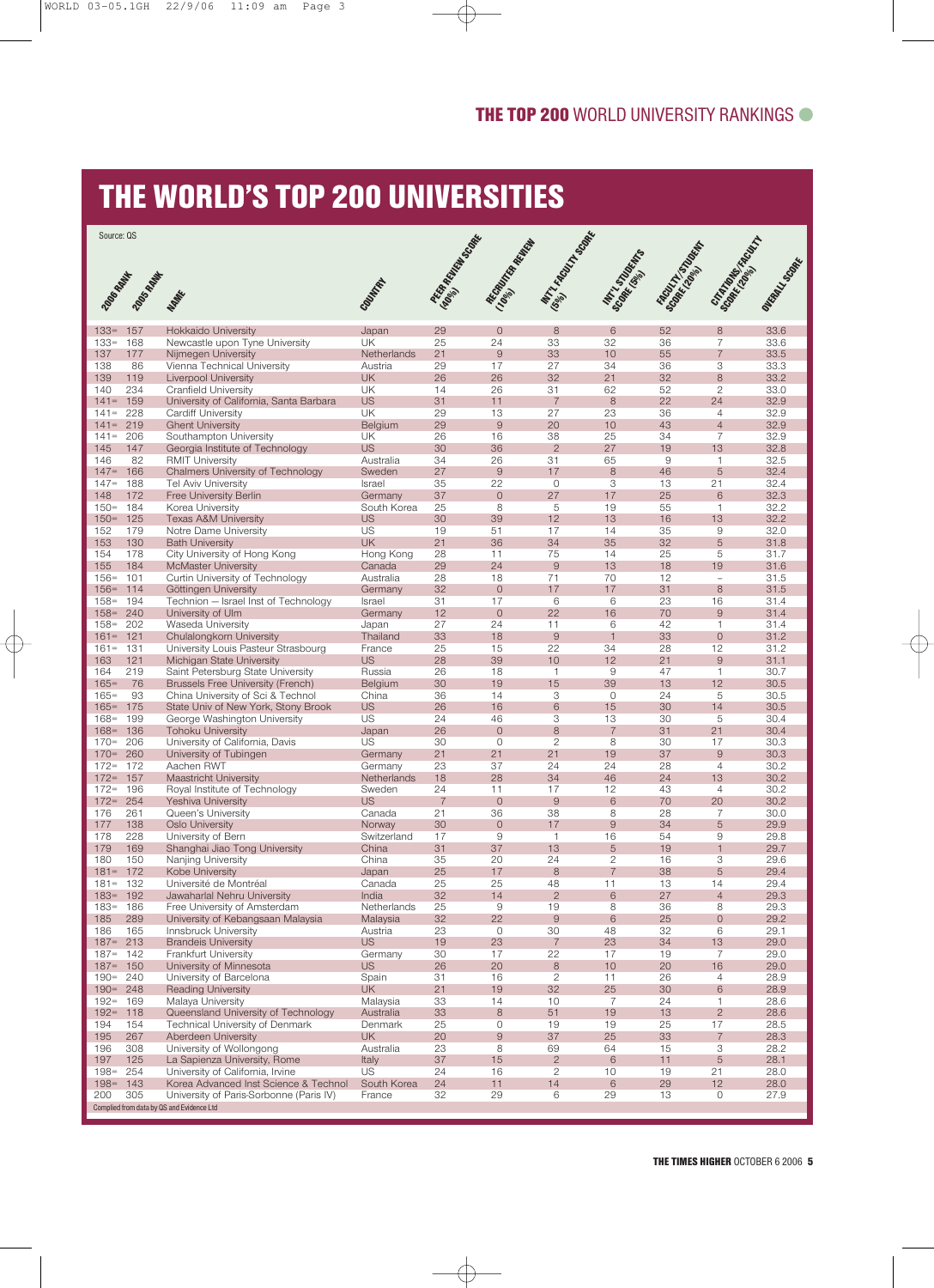## Insiders and outsiders lend a balanced view

the tables on pages 3-5 are the third<br>edition of *The Times Higher*/QS<br>World University Rankings. As in<br>2004 and 2005, they list the world's<br>top 200 universities according to a<br>range of qualitative and quantitative criteri he tables on pages 3-5 are the third edition of *The Times Higher*/QS World University Rankings. As in 2004 and 2005, they list the world's top 200 universities according to a Our methodology this year follows that we used in 2005 very closely.

Qualitative and quantitative forms of data each account for half the total score. The qualitative data is based on our belief that the people who know most about university quality are those who work in them or are closely connected to them.

For this reason, 40 per cent of the score allotted to each university is derived from peer review carried out among academics by QS Ltd, partners with *The Times Higher* in compiling the World University Rankings. This has involved gathering data from 3,703 academics around the world. Each was asked which area of academic life — science, medicine, technology, the social sciences or the arts and humanities — they are expert in, and then asked to name up to 30 universities they regard as the top institutions in their area. This is a robust and simple test, and is almost immune to fraud. To achieve this large total of participants, we amalgamated data from our surveys in 2004 and 2005 with this year's responses. However, only the most recent response was used from any individual. In future years, we shall not use data more than three years old.

This peer review shows that, although there are a few dozen universities that are plainly world leaders, there are also wellregarded universities in a surprisingly large variety of countries, in both the rich and developing worlds. Indeed, *Top Universities Guide*, the book that accompanies this supplement, shows that the top 500 universities in the world all have their supporters. The top 200 come from 30 countries, while the top 500 come from 51.

This peer review is enhanced by a further 10 per cent of the score based on the opinion of a vital group of outsiders who observe the world's universities closely. These are graduate recruiters, especially those who

Peer review is once again a key criterion in this year's rankings. But research quality is now gauged on five rather than ten years of citations, making it more topical, says **Martin Ince** 

work internationally or on a substantial national scale. The sample includes people from companies in manufacturing, services, finance and transport, as well as from the public sector. They were asked which universities they like to recruit from, a question that we hope reveals something about the quality of the students an institution can attract and the teaching they receive there. We sampled 736 recruiters.

Peer review is the standard way in which the quality of individual pieces of academic work is judged. We believe that applying it to institutions in the controlled way we have done provides an up-to-date measure of the dynamism of whole institutions and of wide groups of subjects in them.

The other half of the rankings scores are made up of quantitative measures. As with the whole of this exercise, the problem is to obtain a measure of university quality that can be calculated on a consistent basis in widely differing environments. This means developing questions that can be answered in a valid and informative way in Norway as well as in Brazil.

Teaching and research are the main activities that occur in universities. Measures designed to capture the quality of these activities account for 40 per cent of the total score in our rankings.

We measure teaching by the classic criterion of staff-to-student ratio. This is captured by asking universities how many staff and students they have, and dividing one by the other. In practice, things are not quite so simple. One complication is to decide exactly who is a student. We ask universities to count people studying towards degrees or other substantial qualifications,

not those taking short courses. Staff numbers, too, can be a matter of opinion. We ask universities to submit a figure based on staff with some regular contractual relationship with the institution. A guest lecturer, however distinguished, should not count. This measure is also prone to subject bias. Teaching people to be surgeons or musicians is inherently more personintensive than transmitting some other forms of knowledge. But because our analysis deals mainly with large general universities, this variation should even itself out.

The measure of staff-to-student ratio is intended to determine how much attention a student can hope to get at a specific institution, by seeing how well stocked it is with academic brainpower relative to the size of its student body. It accounts for 20 per cent of the possible score.

Our next measure, relating to research, is intended to examine how much intellectual power a university has relative to its size. It is based on citations of academic papers, since these are regarded as the most reliable measure of a paper's impact. The world's accepted authority on citations is Thomson Scientific in Philadelphia, formerly the Institute of Scientific Information. We use data from Thomson's Essential Science Indicators database, processed by Evidence Ltd in Leeds. The ESI concentrates on the world's most highly cited and influential research. Our analysis uses data covering 2001-06. This is a change from the first two editions of the World University Rankings, which used ten years of data. Using five years increases the dynamism and rate of change of this measure, but still provides a statistically valid amount — more than 40,000 papers and more than a million citations each for Texas and Harvard universities, the world's top two generators of scholarship on this measure.

To compile our analysis, we divide the number of citations by staff numbers to correct for institution size and to give a measure of how densely packed each university is with the most highly cited and impactful researchers.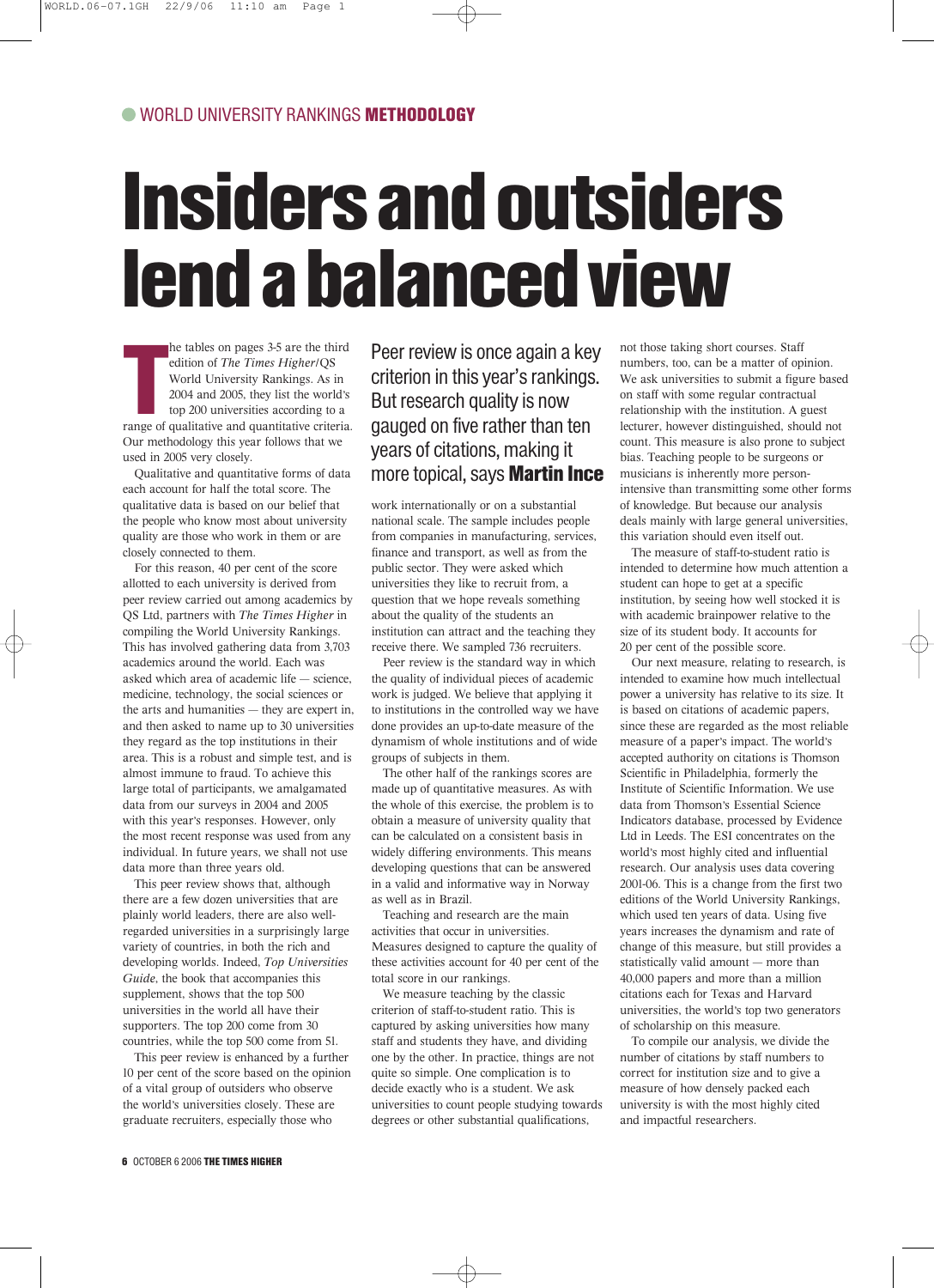#### METHODOLOGY WORLD UNIVERSITY RANKINGS

| Aachen<br>Univers<br>Unive<br>Card<br>Uni<br>$\overline{C}$<br>- Uni<br>$s$ ity Eco                                                                                                                                                                                                                                                                                                                                                                                                                                                                            | rsity Beijing University Birm <sup>;</sup><br>e University (Flemish)<br>negie Mellon Univers<br>(French) Chalmers Ur<br>ngkorn University Cit<br>Jurtin University of Te<br><b>ale Supérieure Ecole</b> | University Aberdeen University '<br>idhoven University of Techno<br>Berlin Free University of An                                                                                                                                                                                                                                                                                                                                                   | uck<br>Jniv<br>Cal<br><b>rsity</b><br>via Universitv<br>Ift Linimrsity<br>Er<br>sitv J                                                                                                                                                                                                                                                                       | y Australian National University Basel<br><b>y Diamodis</b> University Bristol University Brown<br>a Institute of T <mark>echnology Cambridge Universit</mark> y<br>viversity of Leuven (Flemish) Catholic<br>and Technology  Chinese University<br>inhagen University Cornell University<br>achnology Duke I Iniversity Durham                                                                                                            | nkfurt                                                               |
|----------------------------------------------------------------------------------------------------------------------------------------------------------------------------------------------------------------------------------------------------------------------------------------------------------------------------------------------------------------------------------------------------------------------------------------------------------------------------------------------------------------------------------------------------------------|---------------------------------------------------------------------------------------------------------------------------------------------------------------------------------------------------------|----------------------------------------------------------------------------------------------------------------------------------------------------------------------------------------------------------------------------------------------------------------------------------------------------------------------------------------------------------------------------------------------------------------------------------------------------|--------------------------------------------------------------------------------------------------------------------------------------------------------------------------------------------------------------------------------------------------------------------------------------------------------------------------------------------------------------|--------------------------------------------------------------------------------------------------------------------------------------------------------------------------------------------------------------------------------------------------------------------------------------------------------------------------------------------------------------------------------------------------------------------------------------------|----------------------------------------------------------------------|
| <b>Hebrew Unive</b><br>Technology <b>H</b><br>Innsbruck Ur<br>Korea Advanc<br>Lausanne U<br>Economics<br>Massachu<br>Universit<br>Technolc<br>York University Indiversitle upon<br>University Osaka University Oslo<br>Pierre and Marie Curie Unive<br>Queen's University G<br><b>Rochester University</b><br>Po Seoul National L<br>Stanford University S<br>University of Denmark Technio.<br>Institute of Technology Tokyo Ur<br>Kebangs<br>Universit<br>Davis Ur<br>Santa Ba<br>University<br>University<br>Australia U<br>Technical Ur<br>University Wash | of Te<br>iate Ui<br>√ Nationa<br>University<br>Universit<br>ornia, Irvi<br>ty of Chi<br><b>Wales</b>                                                                                                    | eorgia Institute of Technolog<br>Jerusalem Heidelberg University<br>t University Berlin Imperial Colle<br>Jniversity Johr<br>hnology Koi<br>Universit<br>rsity Mac<br>sachuse<br>ısh Uni<br><b>S</b> Univers<br>sity Nijm<br>ago Univ<br>Universi<br>ueensland<br>. rechnology Sair<br>ao Tong U<br>ony Bro<br>ute of T<br>Colleg<br>lon Uni<br>versity<br>of Calif<br>v of Hc<br>orth Ca<br>nto Uni<br>of Woll<br>iia Univers<br>angton Universit | gow Unive<br>ikkaido l<br>tutes o <sup>.</sup><br>eio Uni<br>versity<br>omonc<br>a Unive<br>it McG<br>gy Reading University F<br>versity School of Orien<br>ersity Southampto<br>dney University T<br>versity Texas A<br>ersity Tufts<br>trasbourg<br>iversity of<br>ersity of<br><b>Illinois</b><br>s-Sorbc<br>ersity oʻ<br>ersity L<br>ity Wal<br>sity Yes | an Institu<br>ege Londoi<br>La Sapienza<br>University I<br>Jniversity Ma<br><i>A</i> aster Uni<br>sity Nagoya <b>university Nanjing I</b><br>aiwan University National Univers<br>estern University Notre Dame<br>Pennsylvania State Universit<br>Purdue University Queen<br><b>Anich Technical</b><br>d University Tokyc<br>e Montréal Universiti<br>e University of Alberta<br>University of California,<br>go University of California, | 'ty<br>.sity<br>ndon<br><b>niversity</b><br>s Sciences<br>University |
| There are well-known problems with<br>citations as a measure of research. One is<br>the underrepresentation of papers in<br>languages other than English in citations                                                                                                                                                                                                                                                                                                                                                                                          |                                                                                                                                                                                                         | other categories.<br>attempt to capture in these pages. We                                                                                                                                                                                                                                                                                                                                                                                         | on this measure without being excellent in<br>There are many measures we do not                                                                                                                                                                                                                                                                              | impossible to devise a universal measure for<br>entry standards. However, we are always<br>interested in readers' suggestions for new<br>measures we could consider applying.                                                                                                                                                                                                                                                              |                                                                      |



There are well-known problems with citations as a measure of research. One is the underrepresentation of papers in languages other than English in citations data. Thomson is addressing this issue by sampling more journals in Asian and continental European languages. But it is also becoming less of a factor as English becomes the language of choice for academic publishing across the world.

As our introduction on page 2 makes clear, the increasingly international nature of higher education is a key reason for the existence of the World University Rankings. The final 10 per cent of our score is intended to determine how global universities are: 5 per cent is awarded on the basis of the percentage of overseas staff each university has, and a further 5 per cent for its percentage of overseas students. This measure is intended to help mobile staff and students by giving them an impression of how international a university may be. But because this measure counts for only 10 per cent of the total score, it is not possible for an institution to do well in the overall table

There are many measures we do not attempt to capture in these pages. We gather data on universities that teach undergraduates only. This eliminates many high-quality specialist institutions such as Rockefeller University and the University of California, San Francisco, both of which are postgraduate medical institutions.

We have considered a wide range of other criteria, such as graduate employment and entry standards, as possible quality measures. But these have all failed the test of being applicable evenly around the world. For example, a university in a particular country could show poor graduate employment figures because of the state of its national economy, not because it provided a bad education.

Likewise, universities are under pressure to produce spin-off companies and other forms of knowledge transfer. But their success in doing so will depend to a large extent on the economic system in which they are embedded. In the same way, it is

We regret that there are no data on Royal Holloway, University of London. We plan to include the institution in the rankings for 2007.

#### **Acknowledgments**

The World University Rankings are co-ordinated by **Martin Ince** (martin@martinince.com), contributing editor of *The Times Higher*.

He would like to thank **Nunzio Quacquarelli** and **Ben Sowter** of QS (www.qsnetwork.com), **Jonathan Adams** of Evidence Ltd (www.evidence.co.uk) and their colleagues, as well as the staff of *The Times Higher*, for their participation in this project.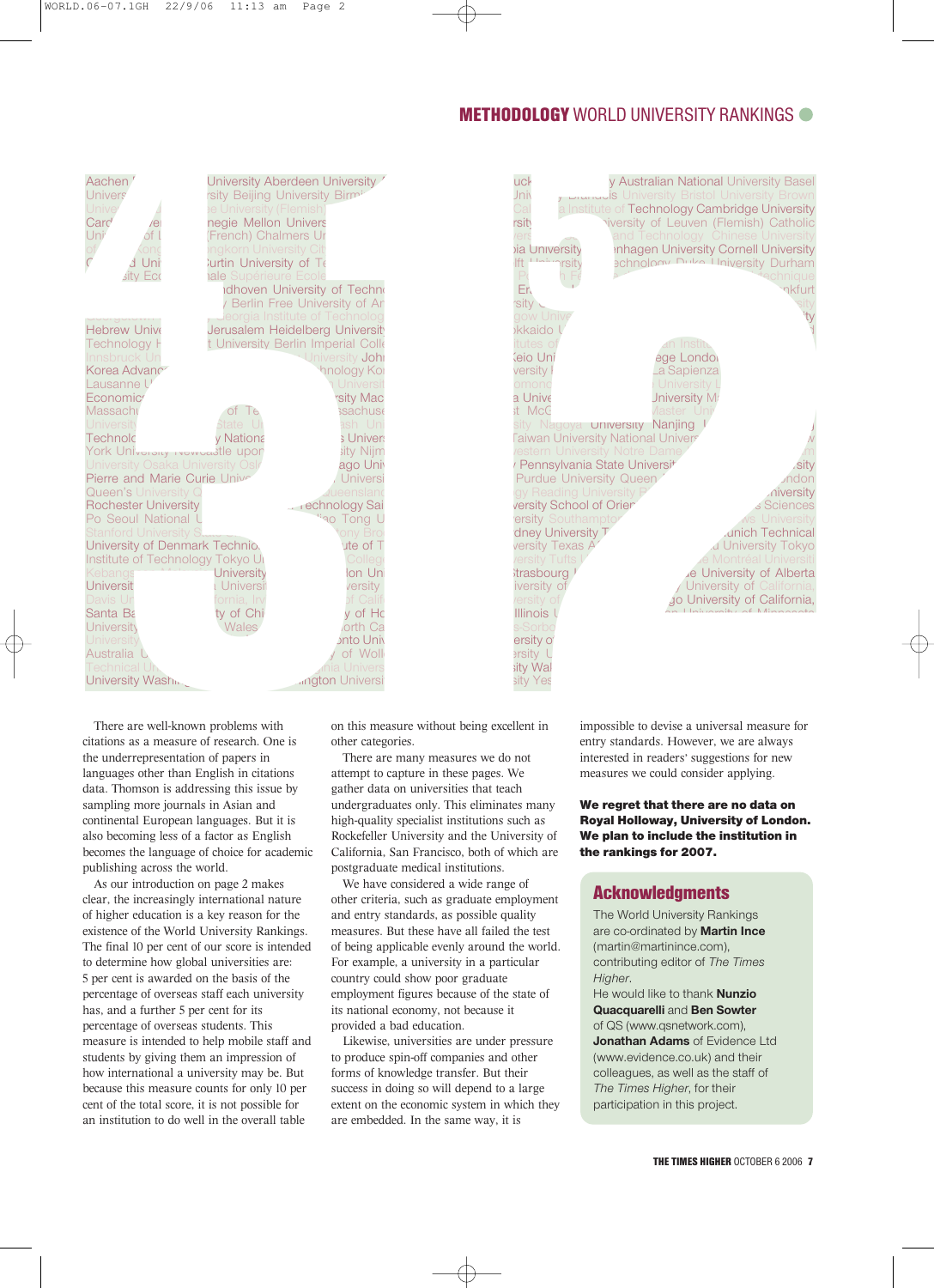## Best of British close in on Uncle Sam's finest

Focused research funding and broad international appeal are helping Europe's centres of excellence to gain on their US rivals, suggests **Martin Ince** 

**The Contract of the Contract of the Contract of the Contract of the Contract of the Contract of the Contract of the Contract of the Contract of the Contract of the Contract of the Contract of Theorem in the Contract of th** he World University Rankings leave no doubt that the US contains the top universities. US institutions fill 11 of the top 20 slots, and they are well represented lower down the table. But the message of our top 200 is that there is more than one road to academic excellence. In 2004 and 2005, Harvard University, the top institution, was more than 10 per cent ahead of its nearest rival, and both years the runners-up were US universities. This year, the gap has narrowed to less than 4 per cent, and the second and third contenders are European. They are among five European universities in the top 20.

Oxford and Cambridge universities, Europe's top two, are of course medieval establishments that have retained a central role in British life, not least because their

graduates — who range from Isaac Newton to Tony Blair — have been in charge of the country most of the time. They produce top research and are the European pioneers of US-style spin-offs and industrial links.



Erasmus University: most non-Anglophone citations

Our analysis shows that as well as being well liked by academics (Cambridge University is top in the world in our peer review) and employers, these universities have a highly international staff and student body. This is not only an academic plus but also allows them to benefit from the higher fees they can charge students from outside the European Union.

The same applies to the other UK universities with high rankings, Imperial College London and the London School of Economics. Another part of the reason for the excellence of these top UK institutions is that the vast bulk of the country's research funding goes to a small number of universities. This is a message that the European Commission has noticed and that informs its plans for a European Research Council.

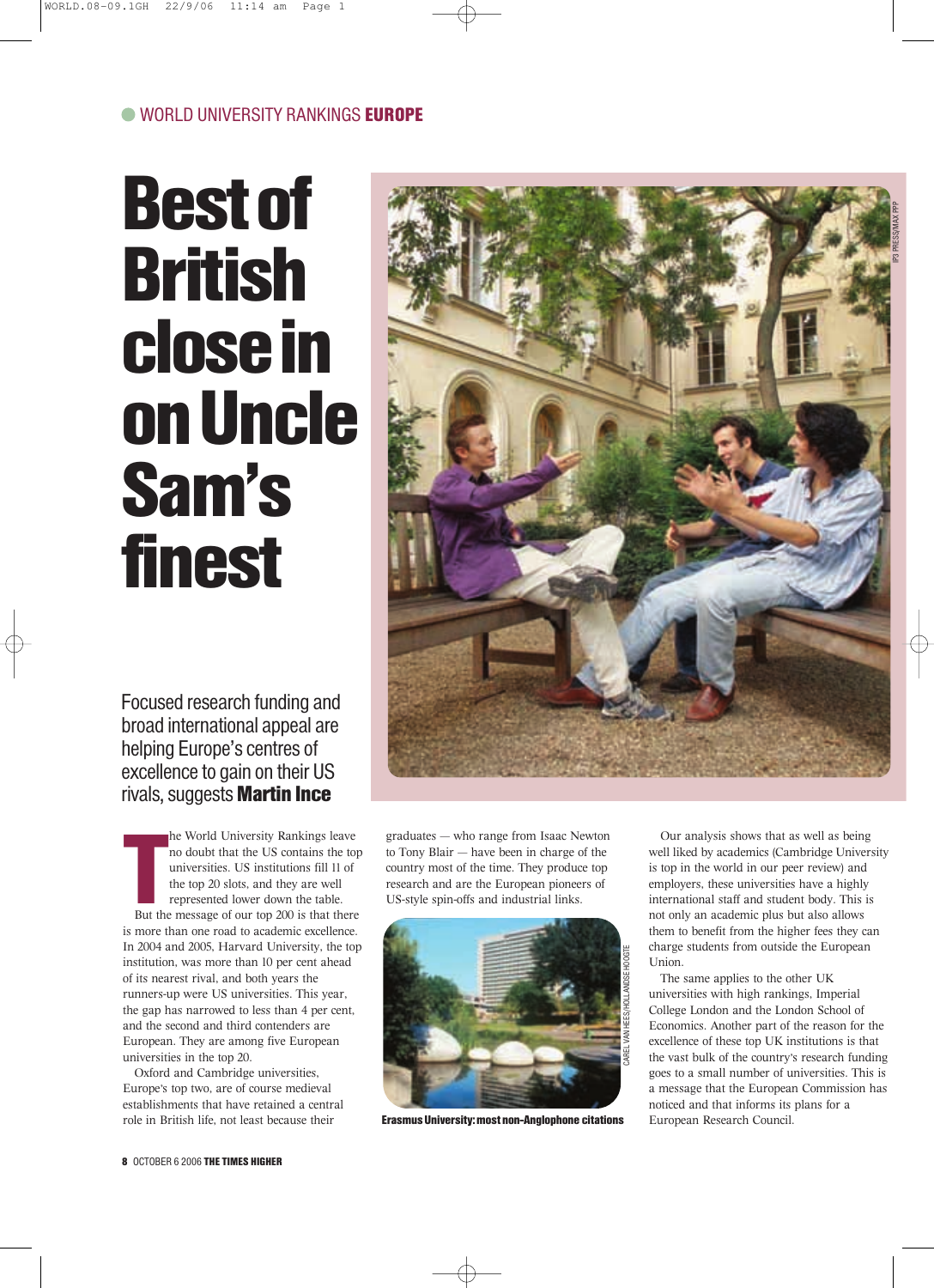#### EUROPE WORLD UNIVERSITY RANKINGS

#### ECOLE NORMALE **SUPERIEURE**

IP3 PRESS/MAX PPP

The Ecole Normale Supérieure in Paris is one of the great institutions of revolutionary France, a *grande école* created in 1794 to train university and *lycée* teachers for the *agrégation*, the competitive highlevel teaching examination.

Today, the school, also known as ENS, is France's elite training ground not only for academics and researchers but also for those seeking careers in the Civil Service, in business or in politics.

Alumni number winners of Nobel prizes and Fields medals and include scientists, philosophers, writers, social

ty

ng

as

scientists and politicians, such as Louis Pasteur, Jean-Paul Sartre, Michel Foucault, Jacques Derrida, Léon Blum and Georges Pompidou. And Samuel Beckett taught there.

ENS has more than 1,300 *normaliens* (pupils selected on the *concours* exam) and students up to doctorate level, and 224 teachers.

In addition to its 150 researchers, it has 1,004 associated researchers from institutions such as the National Scientific Research Centre and the National Medical Research Institute.

About 60 foreign academics visit the ENS annually for about a month, and some 300 international researchers stay for up to two years. Jane Marshall

But a closer look at our table of top European universities suggests there may be other ways of attaining quality. France's Ecole Normale Supérieure, Paris, is 18th in the world, up from 24 in 2005; it is in fifth place in Europe, making it the Continent's top institution outside the UK. It is less international than its UK rivals and less well regarded by academic peers around the world. Although its graduates occupy many key positions in French business and politics, it has comparatively little prestige with the international recruiters consulted by QS. But it is impressive on staff-to-student ratio and on citations of papers by its staff. On this latter criterion, it is just behind Erasmus University Rotterdam, the leading non-Anglophone university in the world for citations. This is significant because of the known bias of

citations data towards publications in English.

While European universities fill 88 of the top 200 slots, the Continent's top universities are far from evenly distributed. Twenty-nine are in the UK, but the presence of other major EU countries varies widely. Germany and France have ten and seven institutions respectively in the top 200. But both countries have significant public research organisations that employ many of the most cited scientists, reducing the ability of universities to get top slots in our research category.

#### 'Dutch universities are very international; they are also popular with employers and produce much-cited research'

German observers are also more critical than most of the rankings process. Some have made the point that German universities are intended to produce qualified professionals and solid incremental research advances, not compete head to head with Harvard. Smaller and more

internationally focused European nations also come out well in our survey. Both Belgium and the Netherlands (six and 11 respectively in the top 200) are prominent, while Austria and Denmark have three representatives each. As well as being very international, Dutch universities are popular with employers and produce much-cited research. Critics point out that it is simple to be international if one is in a country such as the Netherlands, where several other countries are within a day's drive. But it is still tricky to make the most of the international opportunity geography has offered. Switzerland has seven entrants — the two federally funded institutions, plus five cantonal universities.

More alarming among small European nations is the position of Ireland, which has only one entrant, Trinity College Dublin. Its rise from 111th place in 2005 to 78 today will be a relief to a Government that wants Ireland's universities to match the country's increasing emergence on the European stage. But the real issue is not Trinity's position but the fact that no other Irish university has made it to the top 200, not even University College Dublin.

The real gap in Europe's higher education, however, seems to be in southern Europe. Italy's only entrant, La Sapienza University, appears in 197th place, down 72 places since last year's rankings. Spain manages one new entrant, Barcelona, at 190, replacing the relegated Madrid. These results reemphasise the severe challenges higher education faces in both countries.

#### EUROPE'S TOP 50 UNIVERSITIES

| RANK           |              | WORLD RAIN                             | <b>COUNTRY</b>        |
|----------------|--------------|----------------------------------------|-----------------------|
| 1              | 2            | <b>Cambridge University</b>            | UK                    |
| $\overline{2}$ | 3            | <b>Oxford University</b>               | <b>UK</b>             |
| 3              | 9            | Imperial College London                | UK                    |
| $\overline{4}$ | 17           | <b>London School of Economics</b>      | <b>UK</b>             |
| 5              | 18           | Ecole Normale Supérieure, Paris        | France                |
| 6              | 24           | <b>ETH Zurich</b>                      | Switzerland           |
| 7              | 25           | University College London              | UK                    |
| 8              | 33           | <b>Edinburgh University</b>            | <b>UK</b>             |
| 9              | 37           | Ecole Polytechnique                    | France                |
| 10             | 39           | <b>Geneva University</b>               | Switzerland           |
| 11             | 40           | Manchester University                  | UK                    |
| 12             | 46           | King's College London                  | <b>UK</b>             |
| 13             | 52           | Sciences Po                            | France                |
| 14             | 54           | <b>Copenhagen University</b>           | <b>Denmark</b>        |
| 15             | 58           | <b>Heidelberg University</b>           | Germany               |
| $16 =$         | $64=$        | <b>Bristol University</b>              | UK                    |
| $16=$          | $64 =$       | Ecole Polytech Féd Lausanne            | Switzerland           |
| 18             | 67           | <b>Eindhoven University of Technol</b> | Netherlands           |
| 19             | 69           | Amsterdam University                   | Netherlands           |
| 20             | 70           | Soas                                   | <b>UK</b>             |
| 21             | 72           | Ecole Normale Supérieure, Lyon         | France                |
| 22             | 73           | <b>Warwick University</b>              | UK                    |
| 23             | 75           | <b>Basel University</b>                | Switzerland           |
| 24             | 76           | Catholic Univ Louvain (French)         | <b>Belgium</b>        |
| 25             | 78           | <b>Trinity College Dublin</b>          | Ireland               |
| 26             | 81           | <b>Glasgow University</b>              | <b>UK</b>             |
| 27             | 82           | <b>Technical University Munich</b>     | Germany               |
| 28             | 85           | <b>Nottingham University</b>           | UK                    |
| 29             | 86           | Delft University of Technology         | Netherlands           |
| 30             | 87           | <b>Vienna University</b>               | Austria               |
| 31             | 89           | Lausanne University                    | Switzerland           |
| $32 =$         | $90 =$       | <b>Birmingham University</b>           | <b>UK</b>             |
| $32 =$         | $90 =$       | Leiden University                      | Netherlands           |
| 34             | 92           | <b>Erasmus University Rotterdam</b>    | <b>Netherlands</b>    |
| $35=$          | $93=$        | Lomonosov Moscow State Univ            | Russia                |
| $35=$          | $93 =$       | <b>Pierre and Marie Curie Univ</b>     | France                |
| 37             | 95           | <b>Utrecht University</b>              | Netherlands           |
| 38             | 96           | Catholic Univ Leuven (Flemish)         | Belgium               |
| 39             | 97           | <b>Wageningen University</b>           | Netherlands           |
| 40             | 98           | <b>Munich University</b>               | Germany               |
| 41             | 99           | Queen Mary, Univ of London             | UK                    |
| 42             | 102          | <b>Sheffield University</b>            | <b>UK</b>             |
|                | $43 = 105 =$ | <b>Humboldt University Berlin</b>      | Germany               |
|                | $43 = 105 =$ | <b>Sussex University</b>               | <b>UK</b>             |
|                | $45 = 109 =$ | <b>St Andrews University</b>           | UK                    |
|                | $45 = 109 =$ | <b>Zurich University</b>               | Switzerland<br>Sweden |
| 47             | 111          | <b>Uppsala University</b>              |                       |
| 48<br>49       | 115          | University of Twente                   | <b>Netherlands</b>    |
| 50             | 116<br>121   | Helsinki University                    | Finland<br><b>UK</b>  |
| Source: QS     |              | <b>Leeds University</b>                |                       |
|                |              |                                        |                       |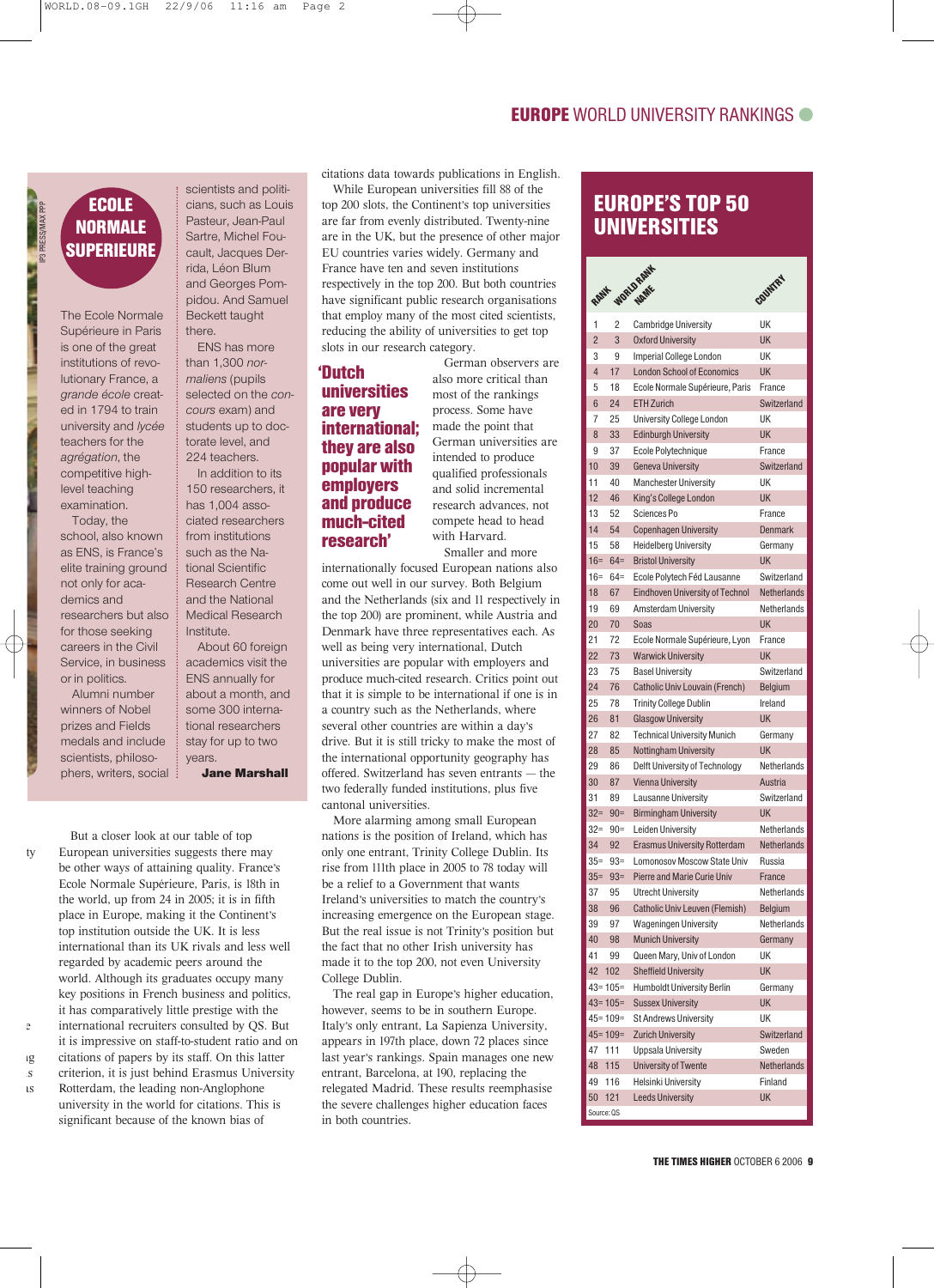## How the land of the free charged right to the top

Well-resourced private universities continue to be world-beaters in technology and science, says **Martin Ince**, despite concern that the clash between knowledge and belief is undermining scholarship

he US is the world's largest<br>
economy and has a bigger<br>
propensity than any other majo<br>
nation to spend its wealth on<br>
universities. While European U<br>
countries spend on average about 1.1 per he US is the world's largest economy and has a bigger propensity than any other major nation to spend its wealth on universities. While European Union cent of gross domestic product on higher education, as does Japan, the US spends

\$250 billion (£133 billion). But although money is the essential input for universities, simply having a lot of it does not guarantee success. Unlike the UK, the US decided long ago not to have a national university system and nobody drives US higher education from the centre. Instead, the managers of individual universities have taken the major role in shaping the system — along, of course, with their world-beating fundraisers.

2.6 per cent, an annual total of about



## YALE

Yale University, which breaks into our top five for the first time this year, has one of the broadest

curricula in US higher education, requiring its undergraduates to take at least three classes in each of four groups: languages, culture, social sciences, and science and maths. Students are required to speak a foreign

language and to submit a senior essay or project, unusual in US higher education.

The university also seeks to make itself affordable to the broadest possible range of students.

From the 2005- 06 academic year, families with combined incomes below \$45,000 (£24,000) a year were no longer required to pay towards their children's education, a groundbreaking move that is being watched closely by other universities. The university is

in New Haven, Connecticut, a small city plagued with problems of urban poverty.

Its economic decline appears to be slowly reversing, helped in part by the role of the university in attracting biomedical and pharmaceutical companies. Alumni include presidents George Bush and George W. Bush, Clinton and Ford, and Senator Hillary Clinton; actors Jodie Foster and Meryl Streep, and telegraph inventor Samuel Morse. Jon Marcus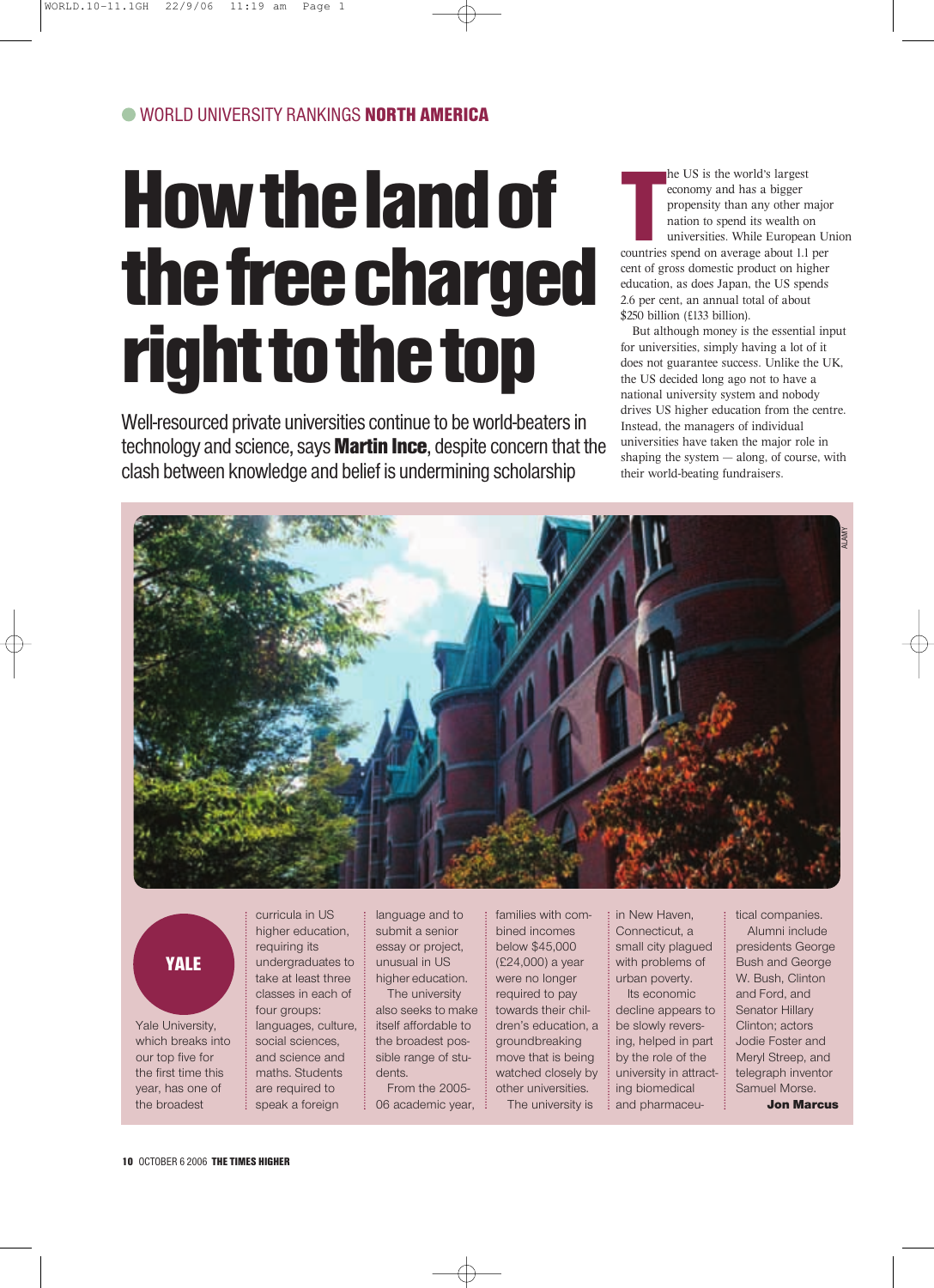As the table shows, this freedom of action has yielded results. The US has 11 of the top 20 universities in the world, and Harvard University has been top of our rankings in all three years of their publication.

This table is dominated by heavily resourced private universities, led by Harvard and its neighbours in the North-Eastern US such as Yale, Cornell and Columbia universities. They are joined by the Massachusetts Institute of Technology and the California Institute of Technology, which like Imperial College London in the UK have succeeded by dominating fast-growing and high-prestige areas of science and technology. But despite their similar titles, these institutions have different roles. MIT trains future technologists and scientists in large numbers, while Caltech is mainly a research and postgraduate university. 'Questions have been just how its role as leading

In recent years, many US commentators have bemoaned the comparative collapse of the US state university system, once seen as only slightly less prestigious than the private research universities. Our analysis shows they are right to be concerned. Berkeley, part of the University of California, is among our top institutions but has always been exceptionally well resourced. It is seventh in our rankings this year, having been second in our first edition in 2004. The University of California, Los Angeles, and the University of Texas at Austin, 31 and 32 in the world, are the next public universities we list.

Part of the reason seems to be money. Between 1990 and 2004, the public four-year universities of the US increased the amount they charged undergraduates from \$10,900 to \$15,100 a year in constant dollars. This is a huge sum to European eyes. But over the same period, private non-profit four-year universities upped their resources per undergraduate from \$21,200 to \$29,500. In addition, the big private universities are home to the most lucrative research centres. Johns Hopkins University, 23rd in the world in these rankings, runs the Hubble Space Telescope for Nasa.

However, bigger questions arise about the strength in depth of the US university system. While the US has 2,500 accredited four-year universities, only the top few produce globally significant research, attract attention from international employers or are visible to the internationally oriented academics in our peer review. Having taken 11 of the top 20 places in our rankings, US

universities fall away drastically lower down and account for just 55 of the top 200 compared with 88 for Europe.

In recent years, questions have been raised about just how serious the US is

about its role as the world's leading producer of knowledge. Reluctance to use public money for stem-cell research and the power of creationist teaching in schools are commonly cited evidence for these doubts. But the sceptics may be underestimating the diversity of the US, financial and intellectual. In California, the state has stepped in to fund stem-cell research that it would be illegal to support with federal cash. And across the US research and teaching in science coexist with beliefs that might raised about serious the US is about the world's producer of knowledge'

> seem to oppose our basic knowledge of the universe. This means that the US is likely to remain a magnet for the brightest Asian and European students and researchers.

> Canada spends about 2 per cent of GDP on education, less than the US but more than any other developed country except Korea. Its success in the rankings reflects this commitment, with two universities, McGill and Toronto, in the top 30 and seven in the top 200. McGill's breadth and international reach make it the most visible of Canada's institutions. It is popular with academics and recruiters, and has an impressive staff-to-student ratio. Its main rivals in Canada are Toronto and British Columbia universities, which appear here in the same league as the top European and US research institutions.



Nasa's Hubble telescope: run by Johns Hopkins

#### NORTH AMERICA'S TOP 50 UNIVERSITIES

| RANH            |                     | WORLD RAWK                                                      | COUNTRY         |
|-----------------|---------------------|-----------------------------------------------------------------|-----------------|
| 1               | 1                   | <b>Harvard University</b>                                       | US              |
| $2=$            | $4=$                | Massachusetts Institute of Technology                           | <b>US</b>       |
| $2=$            | $4=$                | <b>Yale University</b>                                          | US              |
| $\overline{4}$  | 6                   | <b>Stanford University</b>                                      | <b>US</b>       |
| 5               | 7                   | California Institute of Technology                              | US              |
| 6               | 8                   | UC, Berkeley                                                    | <b>US</b>       |
| 7               | 10                  | Princeton University                                            | <b>US</b>       |
| 8               | 11                  | University of Chicago                                           | <b>US</b>       |
| 9               | 12                  | Columbia University                                             | US              |
| 10 <sup>1</sup> | 13                  | <b>Duke University</b>                                          | <b>US</b>       |
| 11              | 15                  | <b>Cornell University</b>                                       | US              |
| 12              | 21                  | <b>McGill University</b>                                        | Canada          |
| 13              | 23                  | Johns Hopkins University                                        | <b>US</b>       |
| 14              | 26                  | Pennsylvania University                                         | <b>US</b>       |
| 15              | 27                  | University of Toronto                                           | Canada          |
| 16              | 29                  | University of Michigan                                          | <b>US</b>       |
| 17              | 31                  | <b>UC. Los Angeles</b>                                          | US              |
| 18              | 32                  | University of Texas at Austin                                   | <b>US</b>       |
| 19              | 35                  | <b>Carnegie Mellon University</b>                               | <b>US</b>       |
| 20              | 42                  | Northwestern University                                         | <b>US</b>       |
| 21              | 43                  | New York University                                             | US              |
| 22              | 44                  | UC, San Diego                                                   | <b>US</b>       |
| $23=$           | $48 =$              | <b>Rochester University</b>                                     | US              |
| $23=$           | $48 =$              | Washington University, St Louis                                 | <b>US</b>       |
| 25              | 50                  | University of British Columbia                                  | Canada          |
| 26              | 53                  | <b>Vanderbilt University</b>                                    | <b>US</b>       |
| 27              | 54                  | <b>Brown University</b>                                         | US              |
| 28              | 56                  | <b>Emory University</b>                                         | <b>US</b>       |
| 29              | 60                  | Case Western Reserve University                                 | US              |
| 30              | 61                  | Dartmouth College                                               | <b>US</b>       |
| 31              | 66                  | <b>Boston University</b>                                        | <b>US</b>       |
| 32              | 77                  | University of Illinois                                          | <b>US</b>       |
| 33              | 79                  | University of Wisconsin                                         | US              |
| 34              | 84                  | <b>Washington University</b>                                    | <b>US</b>       |
| 35              | 88                  | Pittsburgh University                                           | US              |
| 36              | 99                  | Pennsylvania State University                                   | <b>US</b>       |
| 37              | 101                 | University of Southern California                               | US              |
|                 | $38 = 102 =$        | Georgetown University                                           | US              |
|                 | $38 = 102 =$        | <b>Rice University</b>                                          | US              |
|                 | $40 = 111 =$        | <b>Maryland University</b>                                      | <b>US</b>       |
|                 | $40 = 111 =$        | <b>Wake Forest University</b>                                   | US              |
| 42              | 123                 | University of North Carolina                                    | <b>US</b>       |
| 43<br>44        | 124                 | University of Massachusetts Amherst<br><b>Purdue University</b> | US<br><b>US</b> |
|                 | 127<br>$45 = 130 =$ | <b>Tufts University</b>                                         | US              |
|                 | $45 = 130 =$        | <b>Virginia University</b>                                      | <b>US</b>       |
| 47              | 133                 | University of Alberta                                           | Canada          |
| 48              | 141                 | UC, Santa Barbara                                               | <b>US</b>       |
| 49              | 145                 | Georgia Institute of Technology                                 | US              |
| 50              | 150                 | <b>Texas A&amp;M University</b>                                 | <b>US</b>       |
| Source: QS      |                     |                                                                 |                 |
|                 |                     |                                                                 |                 |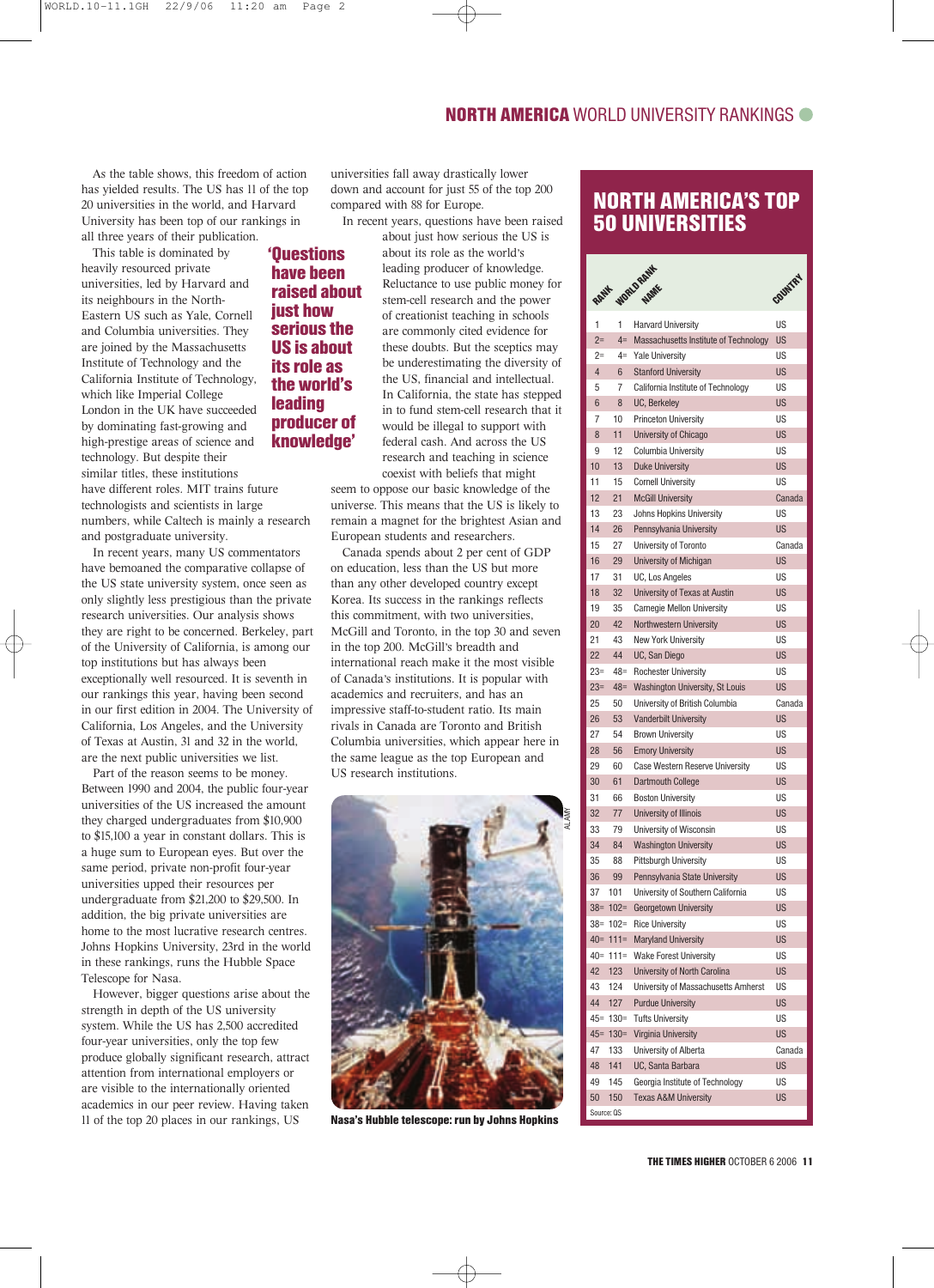## Tiger's growl builds up

Asian, Australian and Latin American institutions are strong regional bastions of quality that are keen to join the global high-flyers, says **Martin Ince** 

In The Lines s Asia emerging as a rival to the US and Europe as home to the world's top universities? The first three years of the World University Rankings provide a mixed response to this complex question. In each of the three years, Asian institutions have impressed in the rankings. Australia, which we class with Asia in these tables, has a big university system and has done everything it can to raise its impact across mainland Asia and the Pacific Rim. It has been consistently the most prominent, and this year has 13 of the top 200 universities. This may make it the most heavily represented country in these rankings per head of population, apart from micro-states such as Singapore.

But the picture changes when the upper layers of the rankings are examined. In 2004, our top 20 featured four Asian institutions. They were Tokyo in 12th position, the Australian National University, Peking and the National University of Singapore in 16th, 17th and 18th places respectively. This year the same four remain in the top 20, although Peking has replaced Tokyo as Asia's top university according to our criteria.

This suggests that although there are many capable Asian universities lower down our rankings, few institutions in the region are likely to emerge as full-scale rivals to Harvard, Berkeley or Cambridge. For example, Tokyo is indisputably Japan's top institution. It is well regarded by employers and academics, and it produces citations in respectable numbers, but it is not very international — it seems to be an excellent national institution, not a world leader.

Japan musters 11 universities in the rankings, perhaps not an impressive total for the world's second largest economy and one of the most high-technology countries in the world. Its leading universities hope that a shift of emphasis to quality will strengthen

### **SINGAPORE**

The National University of Singapore, founded in 1905, has forged a global reputation since independence from Malaysia in 1965 and now ranks in the top quartile of the world's universities.

The university, set on a 1.5 square kilometre campus at Kent Ridge, which in February 1942 was the scene of the last stand by the Malay Regiment, is a beacon for the huge investment in education at all levels made by the Government of Singapore.

Newly privatised on April 1, 2006, the university continues to receive a state subsidy as the country seeks to maintain the highest all-round standards in education.

Student enrolment is around 23,000, with more than 2,100 faculty. Student intake is from a wide range of countries. In the law school, more than two dozen nationalities are represented, while exchange schemes take Singaporean students to countries that include China, Canada, Australia and the US.

Among its leading graduates the NUS lists Goh Chok Tong, former Prime Minister of Singapore, Kishore Mahbubani, dean of the Lee Kuan Yew School of Public Policy at NUS, and Choo San Goh, Washington Ballet choreographer. Active on an international level, Singapore plays a leading role in the Association of Pacific Rim Universities, while consolidating its position at the forefront of the International Alliance of Research Universities. Singapore has

their position as the country's supply of young people dwindles in coming years. But the shrinking number of candidates may damage elite as well as modest institutions.

In contrast, Beijing University's status in the top 20 seems stable. This year's 14th place, up one from 2005, may be only the start of the story. Peking has gained this position despite a poor citations score and



five overseas colleges: Bio Valley (US); Silicon Valley; Shanghai; Stockholm; and Bangalore. A recent initiative has seen the NUS enter the film-making world through the establishment of the

NUS Hollywood Lab in co-operation with the University of Southern California School of Cinema and Television.

The university's facilities include six libraries and four museums, the latter including the Raffles

having few international students. China is regarded as a market for other countries' universities, not a place to go to study. It would not be surprising if Peking, which on this showing is Asia's top university, became a magnet for mobile students. If it does, and if its staff produce more highly cited papers in key journals, it could enter the top ten in the next few years.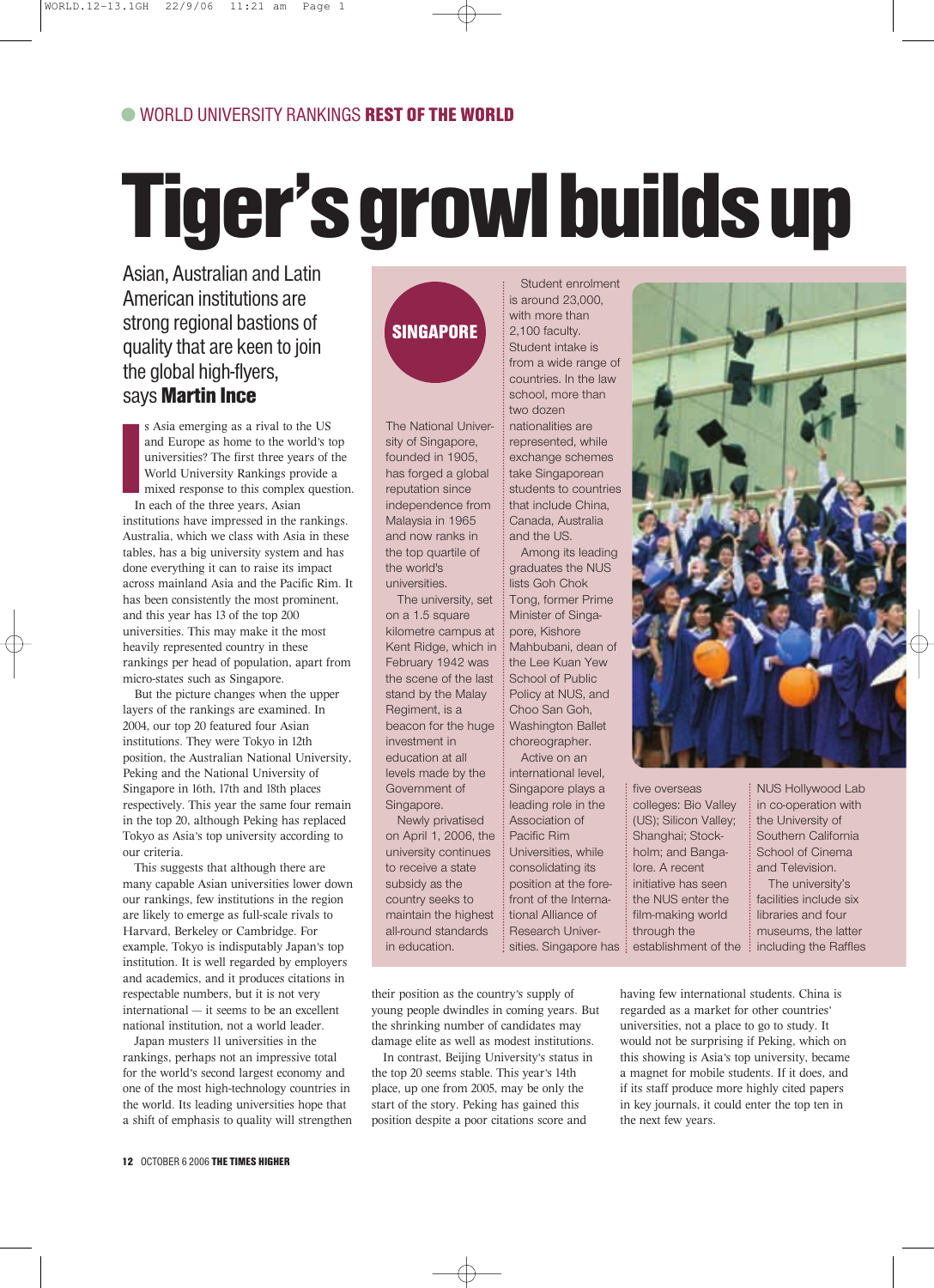## slowly to a roar



Museum of Biodiversity Research, named in honour of the founder of the British colony, polymath Sir Thomas Stamford Raffles.

The museum holds more than 500,000 specimens of flora and fauna. The Government's current reorientation of the republic's economy sets goals in new areas such as biotechnology and biomedicine, where the university also plays a leading role. **David Jardine**

China has ten entries in the top 200, including four from Hong Kong. By contrast, India, the next most populous nation, manages only three. Of these two, the Indian Institutes of Technology and of Management are both multi-campus institutions. We plan to collect discrete data on their various centres in future years.

Elsewhere in Asia, several ambitious

countries show up only modestly in our rankings. The exception (see box) is Singapore, whose national university comes in at 19. It is accompanied by Nanyang Technological University in position 61. However, Taiwan and Thailand manage only one university each in our rankings and Malaysia two, both modestly placed.

An interesting contrast is Korea, whose flagship institution, Seoul National University, might have been expected to suffer in our rankings from highly visible misdeeds in its stem-cell research programme. In fact, Seoul National rose 30 places, from 93 to 63, between 2005 and 2006, and its main rival, Korea University, is up 34 places to 150. By contrast, the University of Western Australia, which had its biggest ever coup last year with the winning of the Nobel Prize for Medicine, is down 31 places to 111.

'It would be no surprise if Peking, which on this showing is Asia's top university, became a magnet for mobile students'

There is little doubt that Asian nations want universities that can be ranked alongside top European and North American institutions as an essential driver of economic progress.

The same ambitions can be found elsewhere in the developing world but are being fulfilled

#### more slowly. The National Autonomous University of Mexico is ranked 74th in the world, rising from 195th in our first series of rankings. It is probably the world's largest university by student numbers, but it produces no cited research on the measures we use. It is also the only institution we list from Latin America, Africa or Oceania. São Paulo in Brazil was in our top 200 in 2005

but has now dropped out. It seems harder than ever for countries such as Brazil or South Africa to assemble the resources needed to sustain a research university. Indonesia, the world's fourth biggest country by population, is also noticeable by its absence from our top 200. However, moves under way in Africa to rank its universities on viable local criteria may allow the continent's top institutions to be identified and to increase their argument for more resources.

#### THE REST OF THE WORLD'S TOP 50 UNIVERSITIES

| RANK           |              | WORLD RAW<br>NAME                                    | COUNTRY            |
|----------------|--------------|------------------------------------------------------|--------------------|
|                |              |                                                      |                    |
| 1              | 14           | <b>Beijing University</b>                            | China              |
| $\overline{2}$ | 16           | <b>Australian Natl University</b>                    | Australia          |
| $3=$           | $19 =$       | Natl Univ Singapore                                  | Singapore          |
| $3=$           | $19=$        | <b>Tokyo University</b>                              | Japan              |
| 5<br>6         | 22<br>28     | <b>Melbourne University</b>                          | Australia<br>China |
| 7              | 29           | <b>Tsing Hua University</b><br>Kyoto University      |                    |
| 8              | 33           | <b>Hong Kong University</b>                          | Japan<br>Hong Kong |
| 9              | 35           |                                                      | Australia          |
| 10             | 38           | <b>Sydney University</b><br><b>Monash University</b> | Australia          |
| 11             | 41           | Univ of New South Wales                              | Australia          |
| 12             | 45           | Queensland University                                | Australia          |
| 13             | 46           | Auckland University                                  | New Zealand        |
| 14             | 50           | Chinese Univ Hong Kong                               | Hong Kong          |
| 15             | 57           | Indian Institutes of Technology                      | India              |
| 16             | 58           | Hong Kong Univ Sci & Technol                         | Hong Kong          |
| 17             | 61           | Nanyang Technological Univ                           | Singapore          |
| 18             | 63           | <b>Seoul National University</b>                     | South Korea        |
| 19             | 68           | Indian Insts of Management                           | India              |
| 20             | 70           | <b>Osaka University</b>                              | Japan              |
| 21             | 74           | Natl Auton Univ of Mexico                            | Mexico             |
| 22             | 79           | <b>Otago University</b>                              | New Zealand        |
| 23             | 82           | Macquarie University                                 | Australia          |
| 24             | 105          | University of Adelaide                               | Australia          |
| 25             | 108          | National Taiwan University                           | Taiwan             |
| 26             | 111          | Univ of Western Australia                            | Australia          |
| 27             | 116          | <b>Fudan University</b>                              | China              |
| 28             | 118          | <b>Tokyo Inst Technology</b>                         | Japan              |
| 29             | 119          | Hebrew Univ Jerusalem                                | Israel             |
| 30             | 120          | <b>Keio University</b>                               | Japan              |
|                | $31 = 128 =$ | Kyushu University                                    | Japan              |
|                | $31 = 128 =$ | Nagoya University                                    | Japan              |
| 33             | 133          | Hokkaido University                                  | Japan              |
| 34             | 146          | <b>RMIT University</b>                               | Australia          |
| 35             | 147          | Tel Aviv University                                  | Israel             |
| 36             | 150          | Korea University                                     | South Korea        |
| 37             | 154          | City University of Hong Kong                         | Hong Kong          |
| 38             | 156          | Curtin University of Technol                         | Australia          |
|                | $39 = 158 =$ | Technion - Israel Inst Technol                       | Israel             |
|                | $39 = 158 =$ | <b>Waseda University</b>                             | Japan              |
| 41             | 161          | Chulalongkorn University                             | Thailand           |
| 42             | 165          | China Univ Sci & Technol                             | China              |
| 43             | 168          | <b>Tohoku University</b>                             | Japan              |
| 44             | 179          | Shanghai Jiao Tong University                        | China              |
| 45             | 180          | Nanjing University                                   | China              |
| 46             | 181          | <b>Kobe University</b>                               | Japan              |
| 47             | 183          | Jawaharlal Nehru University                          | India              |
| 48             | 185          | Univ Kebangsaan Malaysia                             | Malaysia           |
|                | $49 = 192 =$ | Malaya University                                    | Malaysia           |
|                | $49 = 192 =$ | Queensland Univ of Technol                           | Australia          |
| Source: QS     |              |                                                      |                    |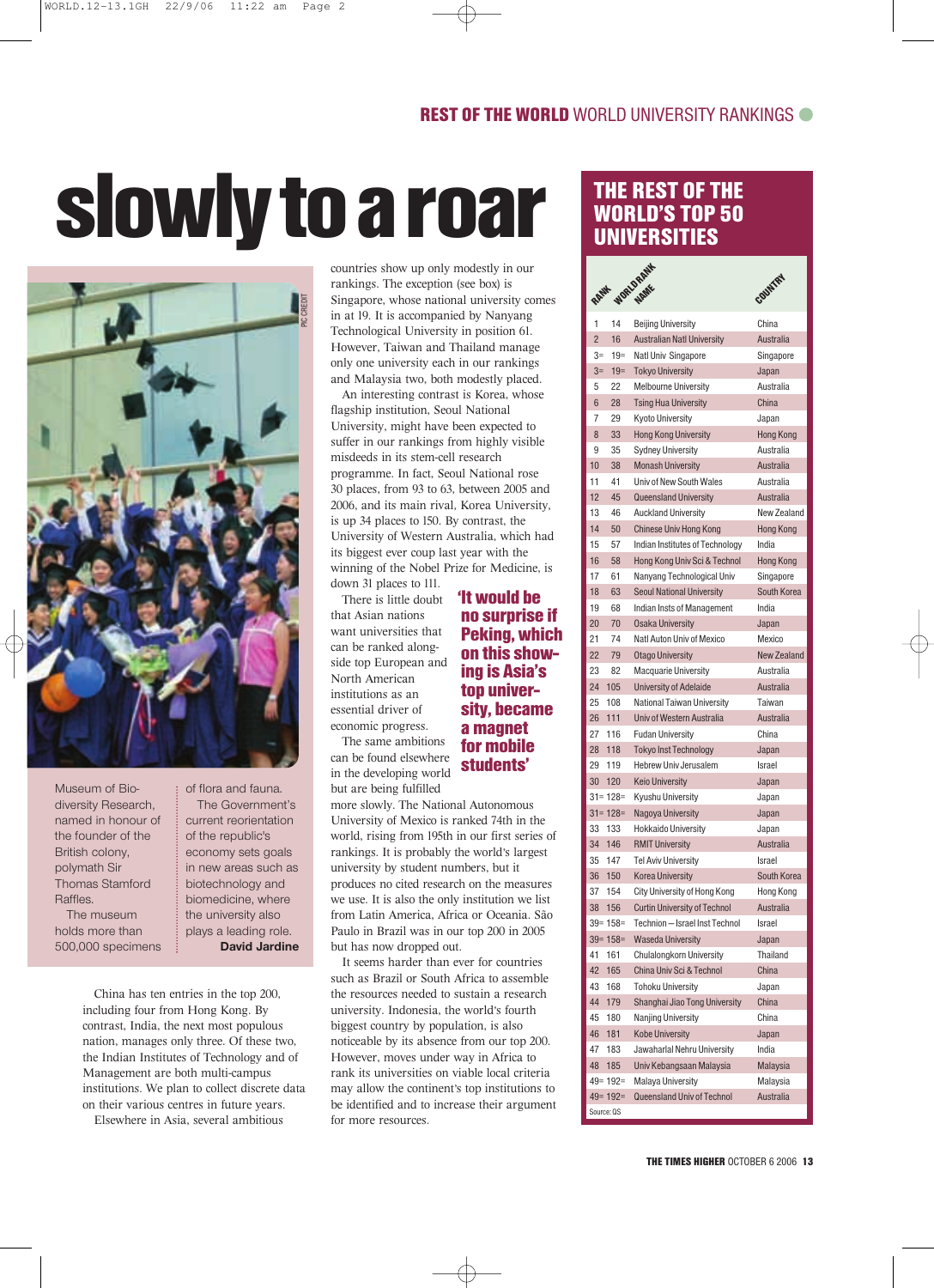### Big thinkers presented in pleasingly petit packs

Elite institutions in developed economies find it easier to provide tuition on a personal level

his table shows the world's top ten<br>universities measured by staff-<br>to-student ratio. We regard this<br>measure as a key indicator of an institution's his table shows the world's top ten universities measured by staffto-student ratio. We regard this commitment to teaching. While there are many national surveys of teaching effectiveness and student fulfilment, it is hard to measure teaching on a world scale, not least because students are bound to vary in the expectations they have of the courses they take and how they prepare for them.

But we know that students around the world are becoming more picky consumers. And one thing they need to know is how many other students will be competing with them for the attention of each staff member.

On this measure all the top universities are in high-wage economies. Institutions in

#### TOP 10 FOR STAFF- TO-STUDENT RATIO

|                |       | RANH WORLD RANK WARE               | COUNTRY            | Scholar Student |
|----------------|-------|------------------------------------|--------------------|-----------------|
|                | 13    | Duke University                    | US                 | 100             |
| $\overline{2}$ | $4=$  | <b>Yale University</b>             | <b>US</b>          | 93              |
| 3              | 67    | Eindhoven University of Technology | <b>Netherlands</b> | 92              |
| $\overline{4}$ | $48=$ | <b>Rochester University</b>        | <b>US</b>          | 91              |
| 5              | 9     | <b>Imperial College London</b>     | UK                 | 88              |
| 6              | 52    | Sciences Po                        | France             | 86              |
| 7              | 28    | <b>Tsing Hua University</b>        | China              | 84              |
| 8              | 56    | <b>Emory University</b>            | <b>US</b>          | 84              |
| 9              | 53    | <b>Vanderbilt University</b>       | US                 | 81              |
| 10             | 39    | <b>Geneva University</b>           | Switzerland        | 81              |
| Source: QS     |       |                                    |                    |                 |

countries such as Mexico, India or Thailand, where staff can be hired more cheaply than in Europe or North America, seem not to want to press home this advantage by increasing staff numbers, or perhaps cannot afford to do so. The economics of running a university in the developing world seems to demand high student numbers and small staff head counts.

The top two institutions on this measure, Duke and Yale universities in the US, are significant research universities and are in the top 20 in our overall world rankings. Yale, ranked fourth, is also one of the few US universities to have a substantial percentage of international staff by European or Asian standards.

This is one measure in which no country

is dominant. Two European technology universities, Eindhoven in the Netherlands and Imperial College London, appear in third and fifth positions, while Sciences Po in France, a specialist in the social sciences, is also prominent as a comparatively small, elite school. The other European institution here, Geneva University, is maintained by cantonal rather than federal funding, but it has defeated Switzerland's national institutions on this measure.

This table contains only three of the world's top 20 universities overall. On this measure, Cambridge and Oxford emerge in 27th and 31st places, just ahead of Harvard in 37th. Even further behind are California's big players — Stanford University at 119 and the University of California, Berkeley, at 158.



## hits the top spot on good citations

Centres focusing on hard, high-impact research are runaway winners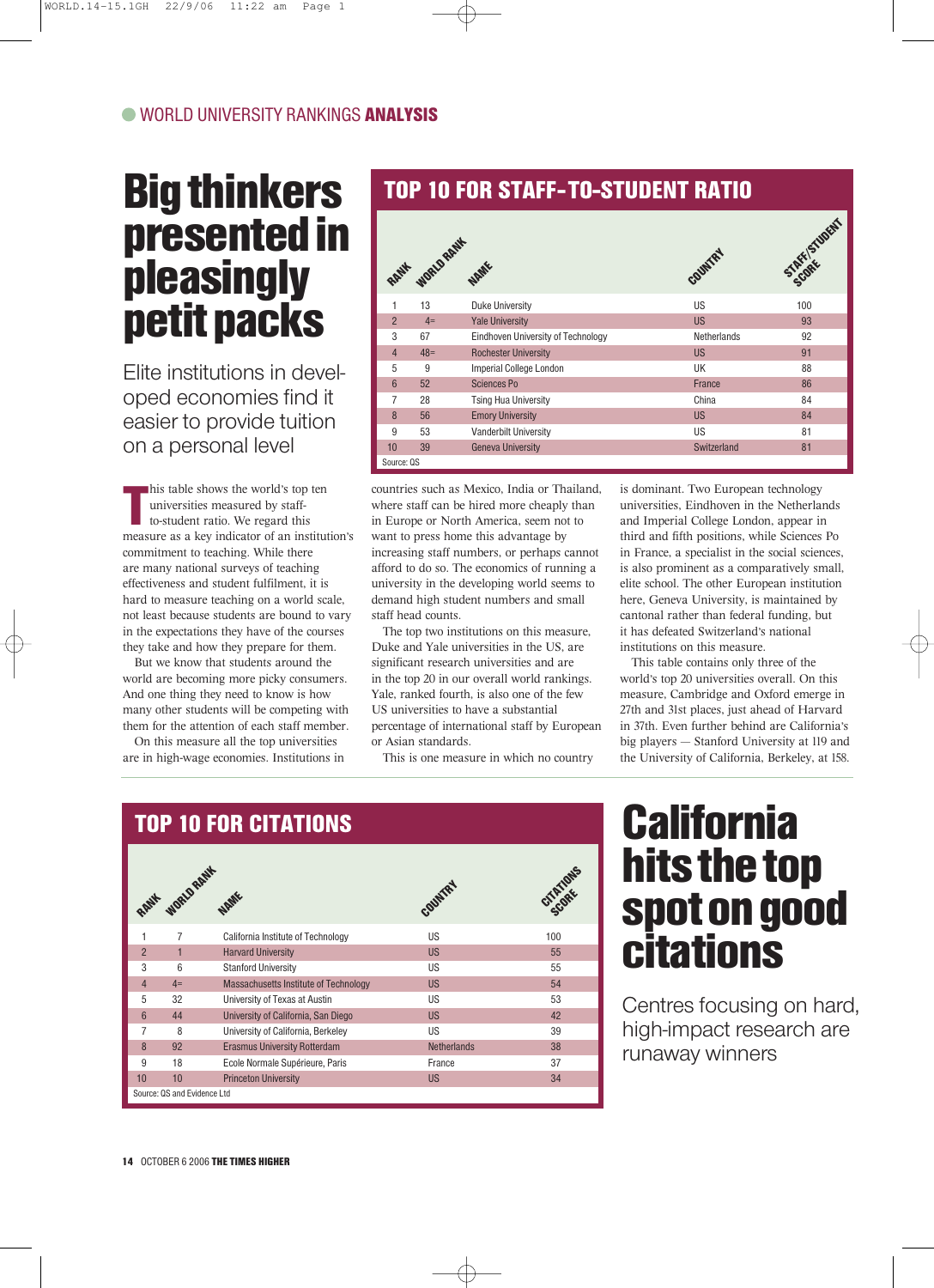### **Oxbridge** players are in a class of their own

UK academics make a big impression in the global arena, trouncing the US high-flyers

**Example 2** cent of a university's possible score in the World University Rankings, ecause peer review accounts for 40 per cent of a university's possible score the top universities on this criterion tend to be highly placed in our overall table as well as in this one. Here we see the top ten universities in the eyes of academics around the world.

It shows that Harvard University, the top institution overall, is beaten comfortably by Cambridge and Oxford universities on this measure. Its score of 93 out of a possible 100 puts it only just ahead of the University of California, Berkeley, which is often regarded as its biggest rival.

Also conspicuous in this list is the Massachusetts Institute of Technology, which does well on this measure despite its

hich universities have the world's most respected researchers? This table of the top ten institutions for citations gives the answer in the way that the academic community itself measures impact. It shows the top ten universities in terms of the number of citations of their papers, per staff member, recorded over the past five years by Thomson Scientific in its Essential Science Indicators database.

It shows that one institution, the California Institute of Technology, outguns the rest of the world on this score by a almost double. Harvard University, the Massachusetts Institute of Technology and the University of California, Berkeley are left far behind. The reason for Caltech's dominance is clear. It has fewer than 1,000 undergraduates but 1,200 postgraduates and 1,200 academic staff, not including visitors.

#### TOP 10 FOR PEER REVIEW

| RANK            |                | WORLD RAIH                            | COUNTRY          |     | FEER REVIEW FURTHER |
|-----------------|----------------|---------------------------------------|------------------|-----|---------------------|
| 1               | $\overline{2}$ | <b>Cambridge University</b>           | UK               | 100 | 79                  |
| $\overline{2}$  | 3              | <b>Oxford University</b>              | <b>UK</b>        | 97  | 76                  |
| 3               | 1              | <b>Harvard University</b>             | US.              | 93  | 100                 |
| $\overline{4}$  | 8              | University of California, Berkeley    | <b>US</b>        | 92  | 75                  |
| 5               | 6              | <b>Stanford University</b>            | <b>US</b>        | 82  | 85                  |
| $6\overline{6}$ | $4=$           | Massachusetts Institute of Technology | <b>US</b>        | 81  | 93                  |
| $\overline{7}$  | 16             | <b>Australian National University</b> | Australia        | 72  | 30                  |
| $\mathsf{8}$    | 22             | <b>Melbourne University</b>           | <b>Australia</b> | 72  | 44                  |
| 9               | $19=$          | <b>Tokyo University</b>               | Japan            | 72  | 29                  |
| 10              | $4=$           | <b>Yale University</b>                | <b>US</b>        | 72  | 81                  |
| Source: QS      |                |                                       |                  |     |                     |

specialist nature. Its work in fields such as art and languages is on a small scale but it is highly prestigious and visible, allowing MIT to garner votes in disciplines far removed from science and technology.

The overall message is that the world's academics are sceptical about the idea that the US has all the best universities. Cambridge's lead in peer review is convincing. And, on this measure, its ancient rival Oxford is its nearest challenger on the world stage as well as in the UK.

This measure contains only five US institutions. It shows that the big two Australian universities are well regarded around the world, especially the Australian National University, which has been well funded for some decades and is

And they are concentrated in high-impact areas, mainly science and technology, with a growing emphasis on the life sciences.

Citations analysis is not a process that favours academic diversity. Behind Caltech, this table is dominated by US universities with medical schools because of the ferocious publishing and citation culture of biomedical research. Like Caltech, MIT does not have a medical school, but it brings in substantial income from biomedical research via its life sciences departments. Caltech's life sciences papers had more than 22 citations each in the period under review, ahead of MIT at 20. Princeton University was ranked a distant third, with 15 citations per paper.

Because of the bias of citations in favour of work published in English, the appearance of two continental European institutions here is of special interest. In the involved in a full range of research and teaching.

The picture is more complex in Asia. While Peking University shows up well ahead of Tokyo University in our overall rankings, academics still take Tokyo more seriously.

The table also shows how well employers like the universities that most impress academics — and the two measures overlap substantially. Here, Harvard is the world leader, a position it has perhaps achieved by overall excellence supplemented by having the world's most prestigious business school. MIT, Stanford and the London School of Economics (not in this table because it scored only 42 in our peer review) also do well. Tokyo shows poorly on this measure.

Netherlands, Erasmus University Rotterdam has gained its position by well-cited medical publishing. In France, papers in the natural sciences have allowed Paris's Ecole Normale Supérieure to compete.

Citations are famously unkind to the humanities and social sciences. While the era in which a historian could have a brilliant career by writing three massive books may be ending, the culture of frequent journal articles and citations will probably never catch on there as it has in science and medicine.

There is little valuable citations data for the humanities. But we know that in the social sciences, MIT and Harvard tie as the institutions with the most-cited papers — with an average of just four citations per paper, about a quarter of the figure for the mostcited medical research.